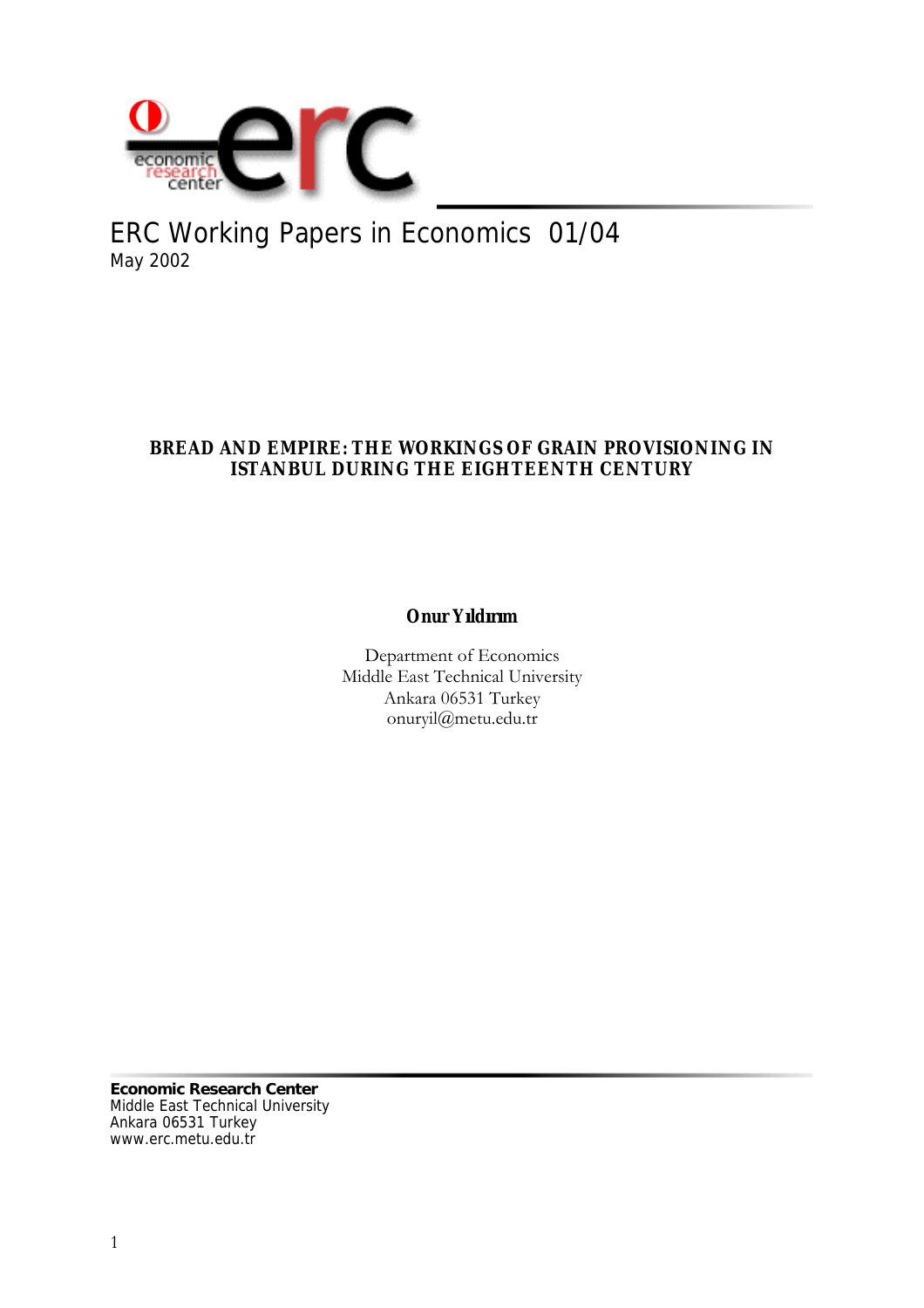During the sixteenth century, provisionism emerged as a principle tenet of the Ottoman imperial economic system. The Ottoman state established a complex provisioning network that enveloped the Ottoman territories with the Imperial capital, Istanbul, at its center. The purpose of such a network was to provide the prompt supply of raw materials primarily to the capital city and then the other major urban centers of the Empire. The organization of this network included many institutions and policies that governed the production, procurement, transportation, storage, pricing and redistribution of a variety of goods, ranging from such strategic items as grain and salt to tertiary materials such as gall nuts used in the tanning of leather. The Ottoman State policed its territorial possessions to maintain the proper functioning of this provisioning network and "acted as equalizer and balancer of interests and did not hesitate to intervene in case of disruptions in this network".<sup>1</sup> Starting with the sixteenth century, the Black Sea coast of Bulgaria, the Rumanian principalities, Thrace, Macedonia, Thessaly, Morea, Egypt and several districts of Anatolia were obliged to earmark a large part of their surplus production in grains, sheep, cattle, horses, butter, wax, and timber for shipment to the Ottoman capital.<sup>2</sup> Thus, the rigid provisionist policies of the state in turn brought about economic interdependence between various regions of the Ottoman Empire and embodied an imperial division of labor that functioned properly and uninterruptedly until the eighteenth century and even some time later. As far as grain is concerned, as McGowan suggests, this policy "would not be . . . relaxed until the Romanian Principalities escaped from effective Ottoman control."3

The economic developments in the Ottoman Empire during the period, 1600-1800, have been the subject of great scholarly interest for the past several decades. Ottoman specialists have dwelt particularly upon the broader implications of the process by which the Ottoman economy

 $\overline{a}$ 

.

<sup>.</sup> \* I am grateful to Nil Demet Güngör for her contributions to the improvement of this paper.

<sup>1</sup> Rhoads Murphey, "Provisioning Istanbul: The State and Subsistence in the Early Modern Middle East," *Food and Foodways*, 2 (1988), p. 217.

<sup>2</sup> Traian Stoianovich, "Conquering Balkan Orthodox Merchant*", Journal of Economic History*, 20 (1960), p. 241.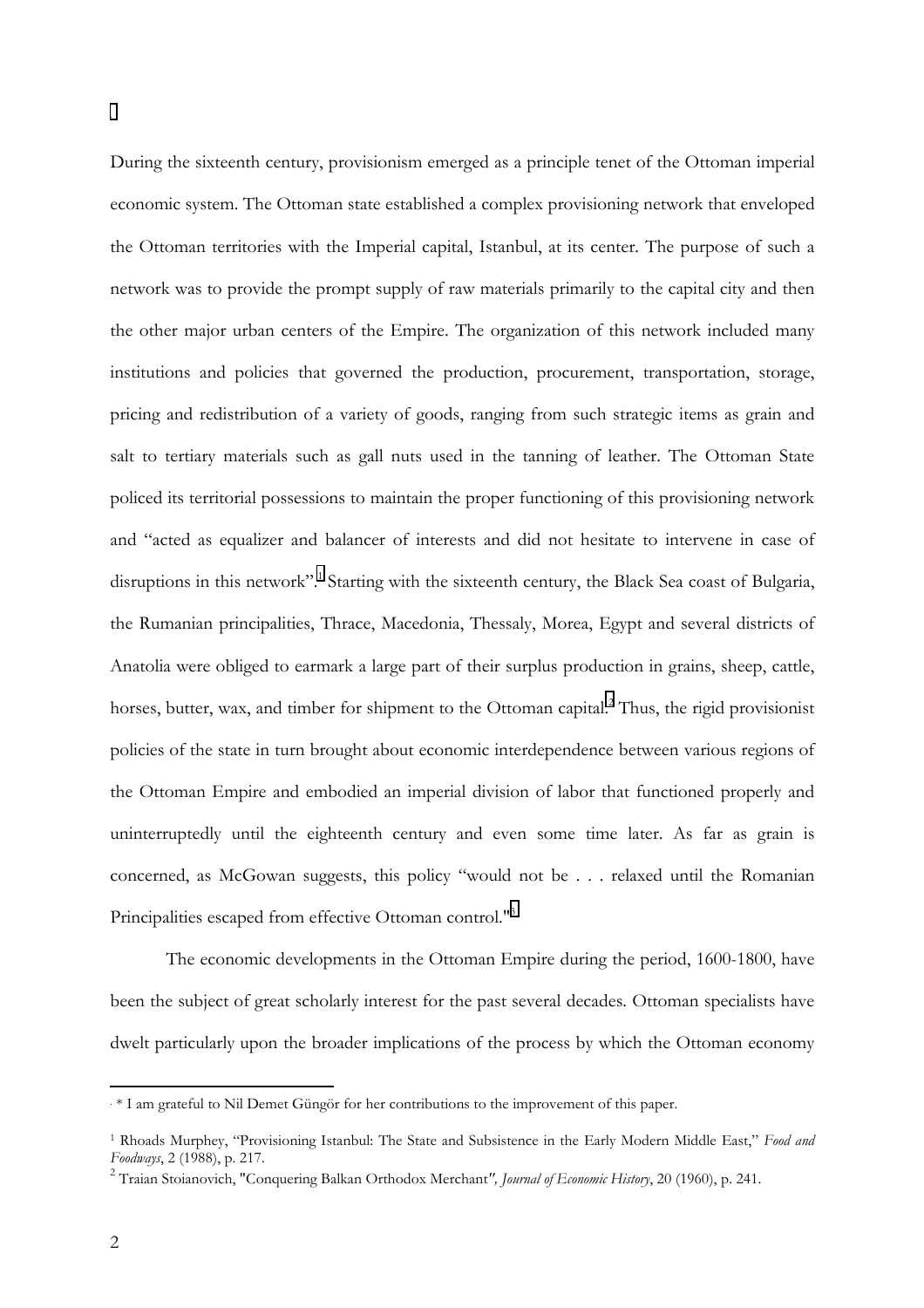was integrated to the ever-expanding world economy. Accordingly, the dissolution of classical institutions and practices (e.g., *tımar*, guilds, fixed price system, etc.) and the emergence of new ones (e.g., *çiftlik*, tax-farming etc.) have been emphasized at the expense of those traditional institutions and practices that have survived this process. Viewing these developments as the symptoms of a growing decentralization and thus decline of Ottoman imperial administration, scholars have argued that the sway of the Ottoman state over the economic realm gradually faded away parallel to the changing political and fiscal circumstances. This line of inquiry, epitomized in yet another version of the decline paradigm, has been characterized by an implicit tendency to view provisionism as an uninterrupted realm in which private enterprise thrived to the detriment of the state's role in the economy. The unremitting supply of essential goods (e.g., grain) especially to the capital city and perhaps less so to other major urban centers has thus been linked to the growing share of private capital in the marketplace and thus to the withdrawal of the state from the economy.<sup>4</sup> True, the Ottoman state began to pull out its overwhelming presence in the market by not regulating the supply of raw materials to most of the craft guilds, by not strictly observing its just price policy in the market and by no longer protecting the producers from the increasing competition of European goods. But where the people's bread was concerned, the story was different. As the evidence suggests the state continued its protective role, often at the expense of the merchants, in the continuous supply of grain to the local markets and more particularly to the guilds that were engaged in grain-related activities. Especially in the seat of the Empire, Istanbul, this protectionist role became fully articulated, pervading mainly through the marketing and milling of grain to the baking of bread. Thus, the recent scholarship which has convincingly argued for the dwindling role of the state vis-à-vis the merchants in the economy has failed to offer a satisfactory explanation as to how the provisioning of the major urban

 $\frac{1}{3}$ Bruce McGowan, *Economic Life in Ottoman Europe*, (Cambridge, 1980), p. 12.

<sup>4</sup> For the share of private capital in the supply of grain to Istanbul, see Lütfi Güçer, "XVIII. Yüzyıl Ortalarında İstanbul'un İaşesi İçin Lüzumlu Hububatın Temini Meselesi," *İstanbul Üniversitesi İktisat Fakültesi Mecmuası*, 11 (1949- 1950), pp. 397-416. It is important to note that Güçer draws attention to the growing size of private capital in the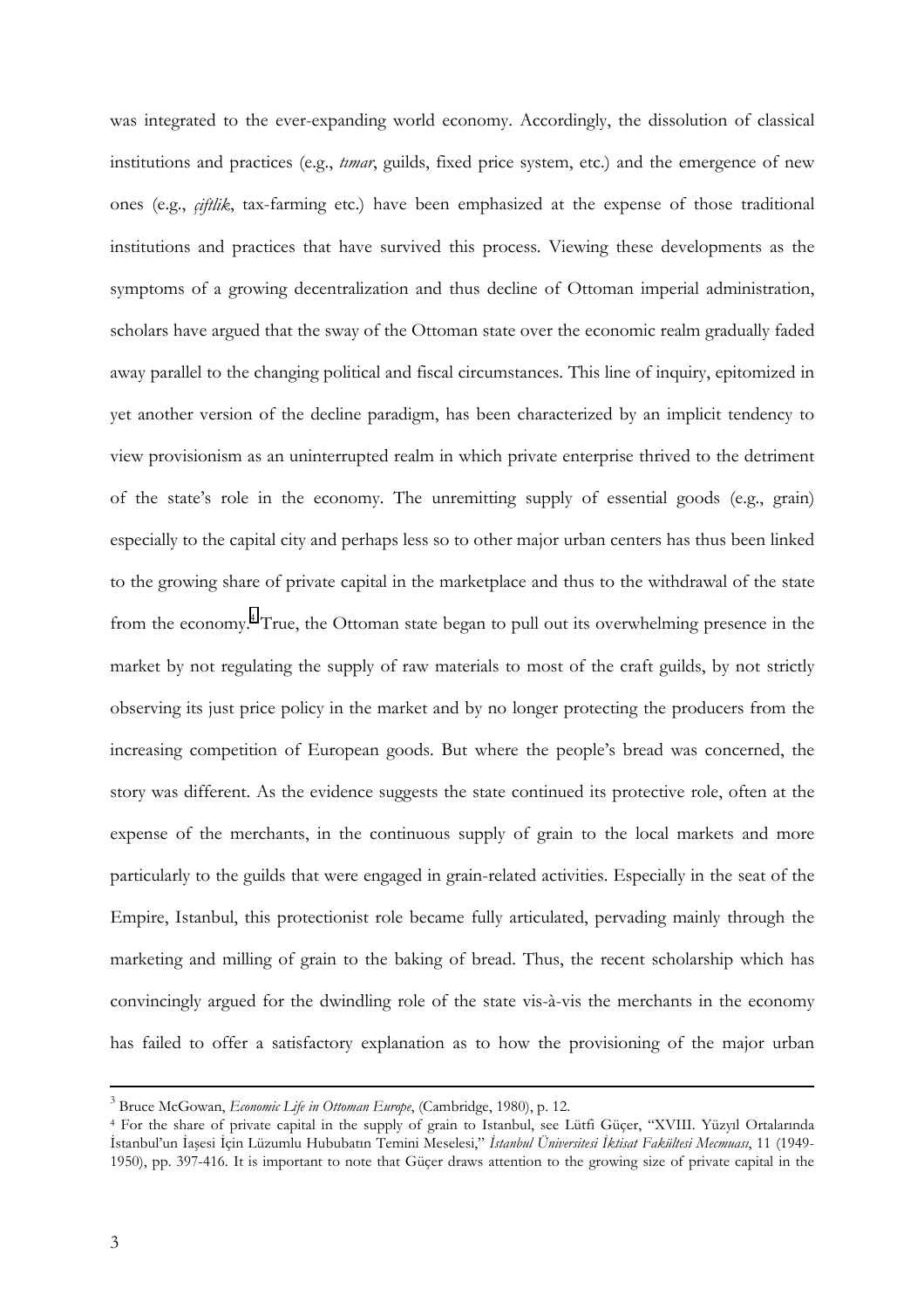centers and especially the capital city was (re)structured and operated during the age of transformation.

A recent study attempts to fill this lacuna at least for the case of Istanbul by arguing that the Ottoman state authorities continued to provide the provisioning of the city merely as a way to garner revenue for the state coffers from the sale of grain.<sup>5</sup> This policy caused in turn the growing neglect of important issues of bread production and thus mounting complaints on the part of the city's populace. Such an argument certainly has its merits but operates through an unfounded assumption that the regulations for bread production had been previously implemented minutely within the context of provisioning. There had been, it is true, certain promulgations (*kanunname*)<sup>6</sup> that set the standards for bread production. But measuring the extent to which these regulations had been enforced is no less a challenge than knowing the precise amount of flour or number of bread consumed per diem by the city's population. Thus such an approach falls short in explaining the overwhelming involvement of the state with the affairs, be they fiscal or administrative, of the guild of bakers and other grain-related business organizations during the time-period concerned.

The current paper argues that the state's role in provisioning Istanbul did not show any sign of significant deviance from the traditional patterns during the eighteenth century. Rather, those patterns were fully implemented with a view to bringing the commodity chain of grain under the full sway of the state, a tendency configured prominently in the establishment of a central institution, namely, the Grain Administration (Zahire Nezareti), in 1793.<sup>7</sup> The establishment of such an institution as a response to the growing challenges in the realm of grain provisioning testifies at best that the supply of the people's bread remained one of the principal concerns of

grain provisioning of Istanbul but certainly does not downgrade the role of the state in surveillance and control of this network as misrepresented by some scholars. Cf. Murphey, "Provisioning Istanbul", p. 217.

<sup>5</sup> Lynne M. Şaşmazer, "Policing Bread Price and Production in Ottoman Istanbul, 1793-1807," in *Turkish Studies Association Bulletin*, 24 (2000), pp. 21-40.

<sup>6</sup> The Promulgation of Mehmed IV, issued in 1680 (1041), can be found in Osman Nuri Ergin, *Mecelle-i Umur-i Belediyye*, p. 408. An abridged version of this particular promulgation has been discovered in a library in Çorum and published by A. Uysal under the title of *Zanaatkarlar Kanunu (Kanun-name-i Ehl-i Hiref*), (Ankara, 1982), pp. 88-94.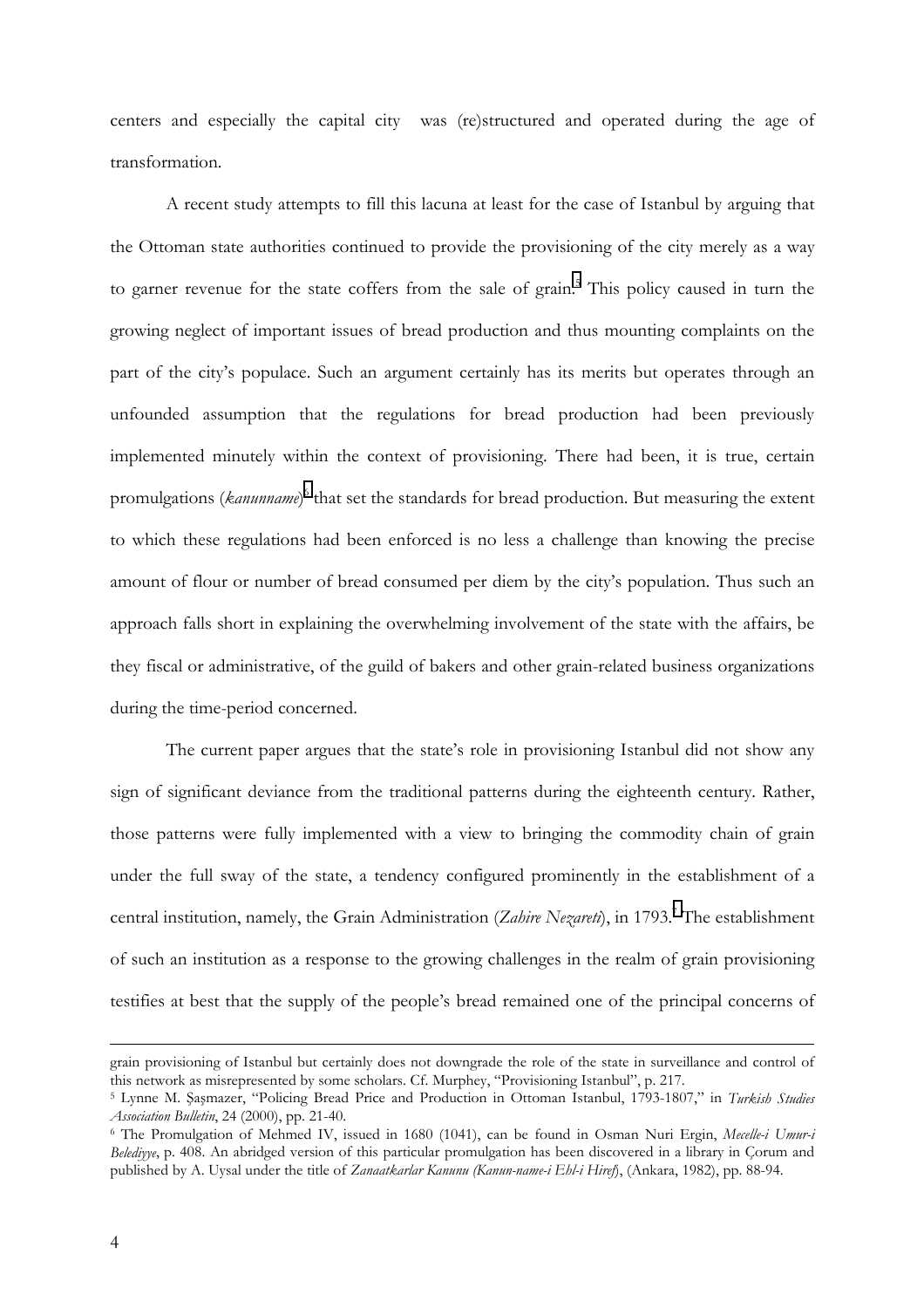the Ottoman rulers for reasons such as the continued legitimacy or public tranquility, and thereby the most tightly regulated aspect of the Ottoman economy until the dawn of modern times. Given this background, the paper looks at the local conditions of grain provisioning as well as some specific institutions that channeled the grain to the consumers in the form of bread in the imperial capital during the second half of the eighteenth century. By shifting the attention to the local conditions, this study not only aims to map out the workings of the interlocking relations between the state and producers but also to catch a glimpse of the material conditions characterizing the daily lives of the laboring populations in Istanbul during the age of transformation.

#### **Government Institutions**

The administration of grain provisioning traditionally involved numerous government actors both at the center and in the provinces. During the eighteenth century, there were two principal government offices involved closely with the administration of grain provisioning in the imperial capital. As it had been in the past, the first of these was the office of the judge (*kadı*). The other was the government itself, namely the *Divan-ı Hümayun* (the Imperial Council), which had been the office of last resort in the past but later became increasingly more involved with the local affairs of provisioning. Perhaps another important development during this period was the conspicuous absence, at least in the group of documents surveyed for this paper,<sup>8</sup> of market inspectors (*muhtesib*). The market inspectors had played a central role in all stages, especially, the control and governance of provisioning mechanisms (e.g., the implementation of the fixed price system *(narh)* and the inspection of production quality) in the capital city in the seventeenth

 <sup>7</sup> Tevfik Güran, "İstanbul'un İaşesinde Devletin Rolü (1793-1839)," in his *19. Yüzyılda Osmanlı Tarımı*, (İstanbul, 1998), pp. 15-42. See especially pp. 17-24.

<sup>8</sup> Documents of this study were obtained from the following documentary collection: *İstanbul Ahkam Defterleri, İstanbul Esnaf Tarihi*, 2 Vols. (ed.) Ahmet Kal'a, İstanbul: İstanbul Araştırmaları Merkezi, 1997-1998. The originals of these documents are located in the Prime Ministry's Ottoman Archives [*Başbakanlık Osmanlı Arşivi*; BOA] in İstanbul. For all practical purposes, throughout this study these documents will be referred to as BOA, Ahkam Defterleri to be followed by the original catalogue number of the cited document.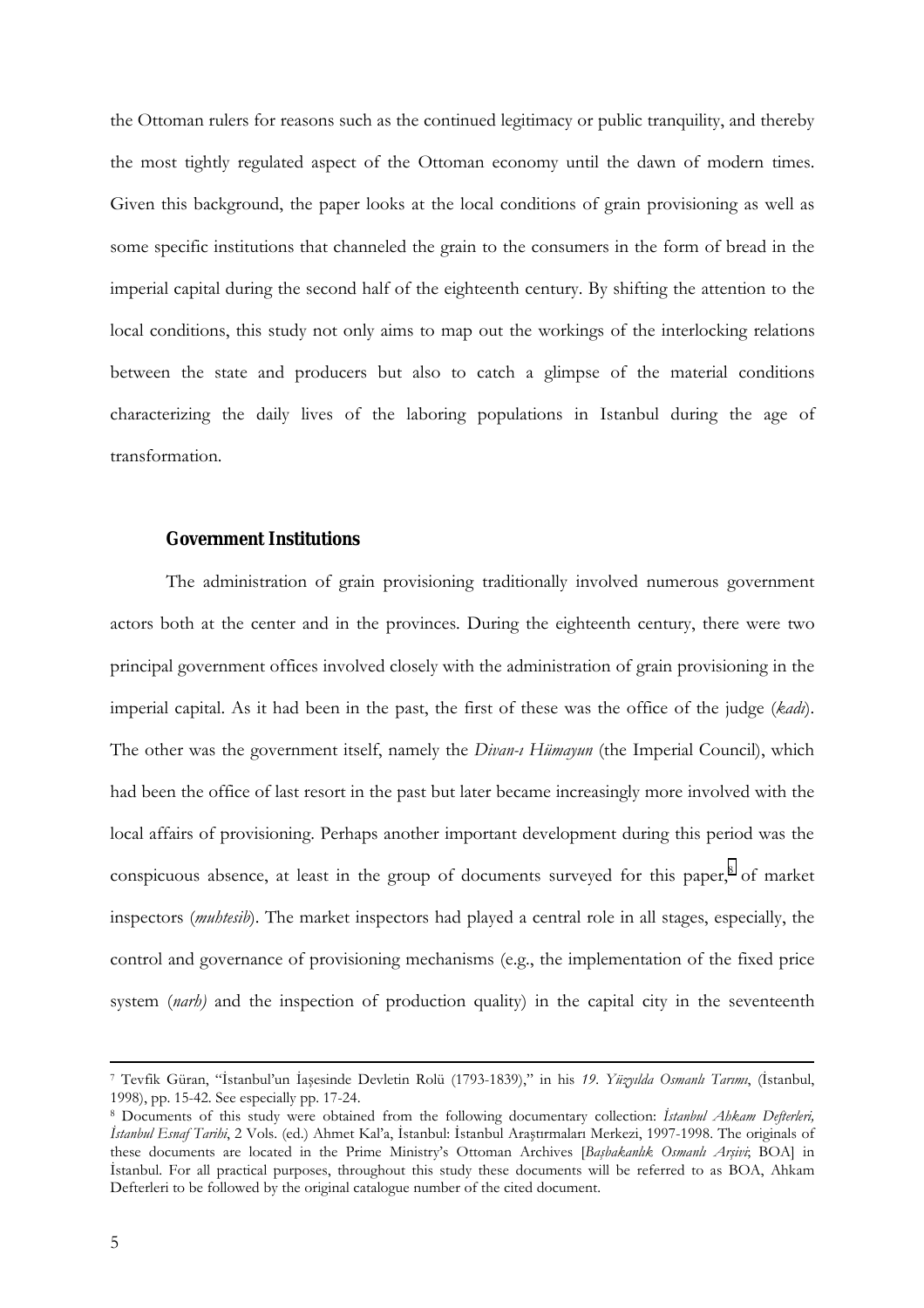century. As shown by the late Robert Mantran, this office had also been responsible for the redistribution of raw materials including grain amongst the guild members.<sup>9</sup> But during the eighteenth century, these functions of the inspection office seem to have been transferred to the judge and the wardens (*kethüda*) of the guilds. It is very likely that this development was part of the process that led to the total abolition of this institution in 1826 and the establishment of a central institution, namely *İhtisab Nazırlığı*, in its stead with a new work agenda and administrative structure.<sup>10</sup> Until the contrary documented to be true, one can assume that the local judge of Istanbul together with his various agencies (*naib*) throughout the city and the Imperial Council were the primary official mechanisms in charge of the capital city's provisioning.

In principle, the judge of Istanbul was equipped with full authority to administer the provisioning of the city, from the moment when the ships unloaded grain in the harbors to the point when the consumers purchased bread from the local bakeries and stores in the neighborhood. Although he was not directly involved with monitoring and supervising the workings of the provisioning network at the local level, his was the principal office to be resorted to when any disruption occurred in these processes. Thus the active involvement of the judge in provisioning affairs seems to have begun when disruptions in the local mechanisms of grain redistribution or bread production occurred or when disputes arose intra or inter guilds. He was the primary actor in resolving these disputes and producing temporal or permanent solutions. When he was unable to resolve a case, he forwarded it to the Imperial Council. There was also a growing tendency on the part of the bakers, similar to the merchants, to bypass the judge and take their cases directly to the Council, which in turn would issue decrees to be implemented through the hands of the judge.

Once the grain reached Istanbul, various representatives, *naib*s, authorized by the judge of Istanbul, performed on his behalf various obligations. A *naib* (*Kapan Naibi*) presided over the bargaining negotiations in his office, namely *çardak*, where the price of grain arriving at the harbor

<sup>9</sup> Robert Mantran, *İstanbul dans la Seconde Moitié du XVIIe Siecle*, (Paris, 1962), pp. 143-148 and 318-323.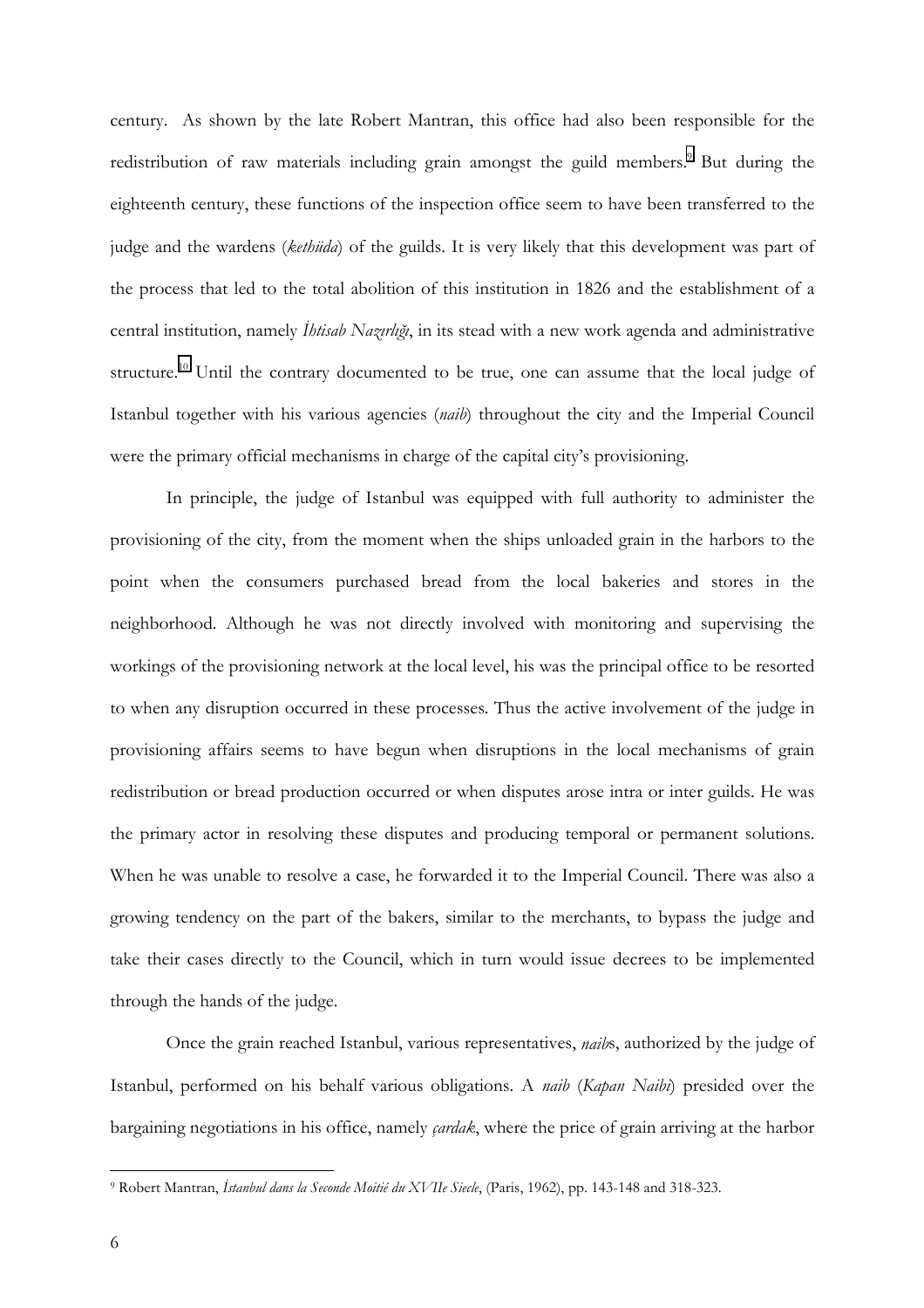was determined between the ship captains and the heads of the guilds. This official exacted certain dues in return for his mediating role and charged it not to the guildsmen but to the merchants who brought grain to the harbor. The *naib*s were also responsible for administering justice in fiscal matters between the merchants and official commissioners, namely, *emin*s, in charge of various duties such as storing or weighing the grain at the point of disembarkation. The merchants paid a tax called *resm-i kantariyye* (weighing tax) to the commissioners and the latter were not supposed to abuse their position and exact further payments. It was not unusual during the eighteenth century that the *emin*s aligned themselves with the *naib*s and tended to pressure the merchants for extra payments in cash or in kind, which led the merchants to implore the government to take the necessary measures. In one occasion the ship captains appealed to the Imperial Council with a complaint that the *emin* who was in charge of weighing the flour in the harbor (Kapan) has recently asked them to give 1-2 *kile*s of grain for every 100 kiles (1 *kile*=25,9 kg.) in addition to the standard due (*resm-i kantariyye*). This led the ship captains to appeal firstly to the judge and then to the Imperial Council. $11$ 

The arbitrary policies of the government officials in the harbor gained a chronic character during the eighteenth century. Merchants frequently bypassed the office of the judge and appealed collectively to the Imperial Council to file their complaints.<sup>12</sup> The Council, in turn, summoned the merchants and the *emin*s together with the *naib*s to the court on a certain date. The cases on hand suggest that the Council was all too familiar with such incidents and used a generic formula to address the matter: merchants were found justified in their complaints and the judge of Istanbul was ordered to look into the matter. Whether the orders issued by the Council were ever implemented by the judges is hard to say. But the fact that the abuse of the office especially by the *emin*s implied alienation of revenues from the state prompts us to believe that the government, plagued by the diminution of revenues at the time, came forward to restore the

 <sup>10</sup> <sup>İ</sup>lber Ortaylı, *Türkiye İdare Tarihi*, (Ankara, 1979), pp. 203-204.

<sup>11</sup> BOA, Ahkam Defterleri, 8/244/796.

<sup>12</sup> BOA, Ahkam Defterleri, 2/115/385.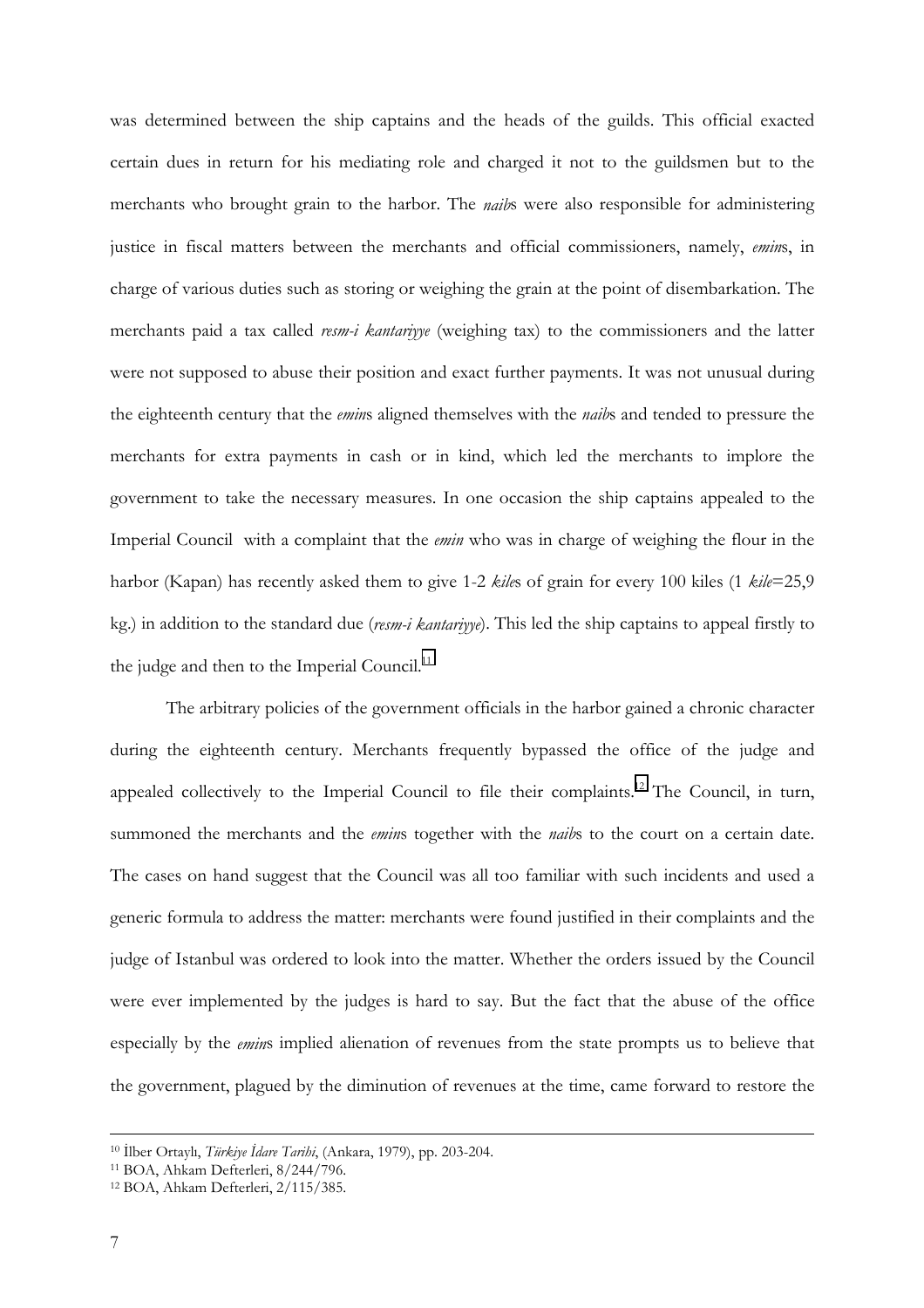situation when the loss posed a significant threat to the Central Treasury. As a matter of fact, two years after the Grain Administration was created in 1793, the government resorted to the creation of an independent treasury (*Zahire Hazinesi*) for this institution with a view to keeping a close eye on the revenues generated by grain provisioning.<sup>13</sup> In this context, the fees exacted by various official commissioners in the port were also clearly defined in the charter for the establishment of the Grain Treasury. There the scheme of fees and taxes was redrawn with a view to restricting the room for the officials to maneuver.

What made the job of the local *kadi* and his agents more complicated during the period under consideration was the circulation of many official decrees, held by certain individuals to operate independently in the market. These official decrees –secured from the government- authorized these people to purchase grain from the harbor or produce bread without any affiliation to a guild. Often the guild members appealed directly to the government to rule out these documents and take measures to ban the holder of these decrees from interfering in their business. In such cases the government called on the parties to present their cases and the decision on these grievances was then passed on to the judge to be implemented and monitored. Another important source of confusion had to do with the way the official documents issued during the reign of a sultan was not recognized during the reign of another. The original decrees were not annulled but the holders had to ask for their renewal when a threat emerged.<sup>14</sup> The second half of the eighteenth century was a period during which such instances precipitated.

One area to look at for the precipitation of such problems was the tax-farming policy of the Ottoman state at that time. The provisioning of grain to the city was not insulated from the official policy of the state to turn its resources of revenue to tax farms (*mukata*) during the eighteenth century. Many offices involved with the reception, taxation, redistribution and supervision of the grain supply were farmed out to the private entrepreneurs for a short-term

<sup>13</sup> Yavuz Cezar, "Osmanlı Devleti'nin Mali Kurumlarından Zahire Hazinesi ve 1795 (1210) Tarihli Nizamnamesi," *Toplum ve Bilim*, 6 (1978), pp. 11-156.

<sup>14</sup> BOA, Ahkam Defterleri, 4/119/368.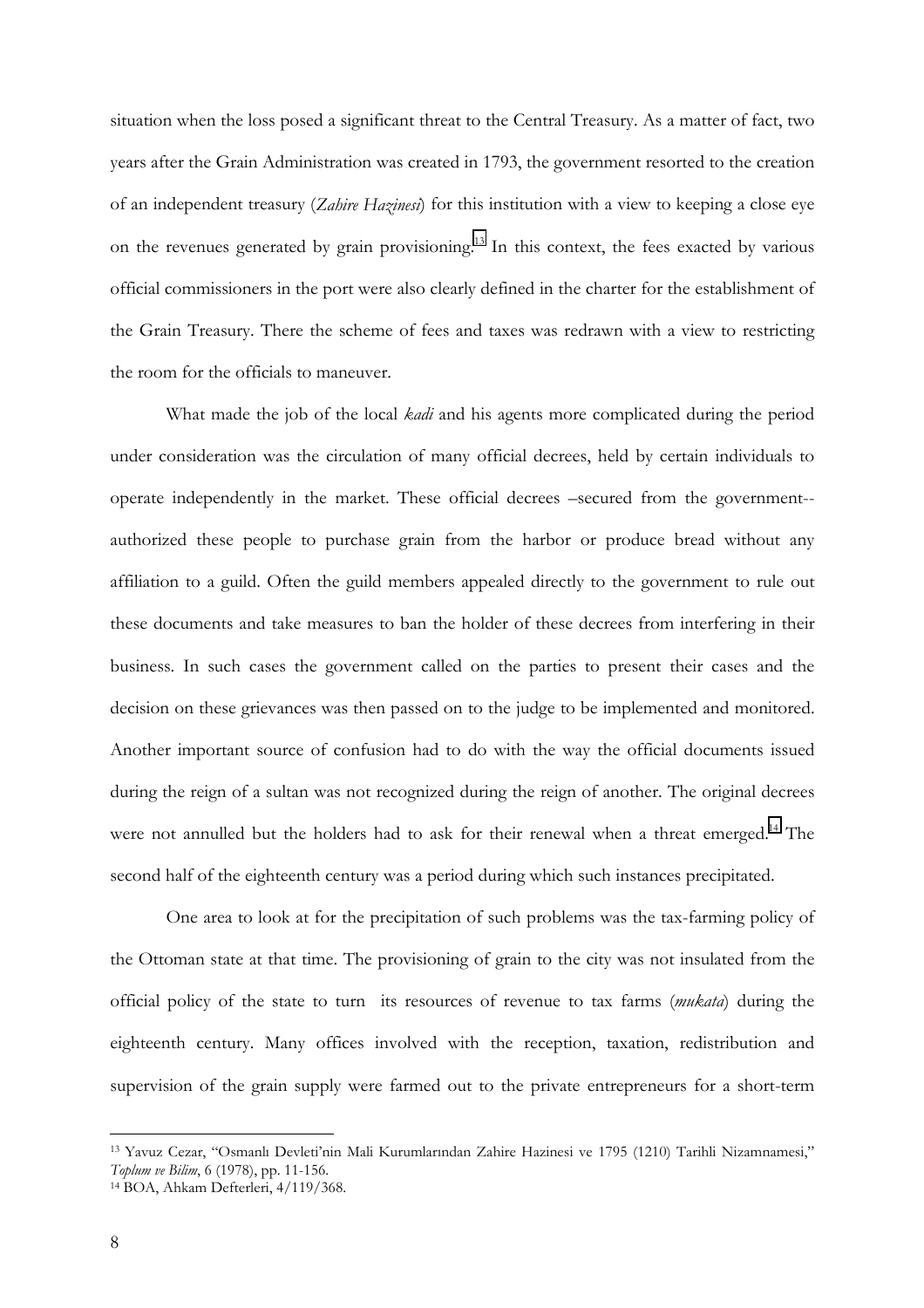(*iltizam*) or on a life-long basis (*malikane*). The extent to which the administration of these offices was exposed to misuse and abuse of the tax-farmers is yet to be traced by Ottoman specialists and the measures taken by the state to curb such tendencies can only be speculated for the moment. As the research of several scholars has already demonstrated, the state had adopted confiscation as a major method to suppress tendencies on the part of government figures to increase their fortunes and had even expanded it to retain the properties of charitable foundations by the late eighteenth century. Had it not been for the constant application of confiscation, it would be impossible to finance comprehensive war efforts let alone the growing expenses of the bureaucracy during this century.<sup>15</sup> A detailed study of the history of tax-farming along the lines drawn by Cizakça for the seventeenth century<sup>16</sup> is needed for the eighteenth century, which would illustrate the frequencies in the requisition and resale of tax-farms by the state. The results of such a study would then be used to discern the general patterns to the workings of tax-farming and then perhaps make some extrapolations on the degree to which the provisioning-related offices were exposed to government interference during the eighteenth century. Münir Aktepe documented many years ago that the state acted liberally in changing the status of a tax-farm from that of a short-term (*iltizam*) to life-long (*malikane*) or vice versa, depending on the circumstances.<sup>17</sup> There is no good reason to assume that the grain-related offices were insulated from this pragmatic behavior of the state.

#### **Ship Owners and Captains (***Ashab-ı Sefayin, navluncılar***)**

The ships in charge of transporting the grain from the locus of expropriation were either hired by the state from various foreign shipping agencies or operated individually by private merchants who were contracted this job through a formal agreement. In the eighteenth century, both methods seem to have prevailed. The documents surveyed for this paper divide the ships

<sup>15</sup> Mehmet Genç, "XVIII. Yüzyılda Osmanlı Ekonomisi ve Savaş," *Yapıt*, 4 (1984), p. 60.

<sup>16</sup> Murat Çizakça, "Tax-Farming and Financial Decentralization in the Ottoman Economy, 1520-1697," *Journal of European Economic History, 22 (1993), pp. 219-250.*

<sup>17</sup> Münir Aktepe, *Patrona İsyanı (1730*), (İstanbul, 1958), p. 4.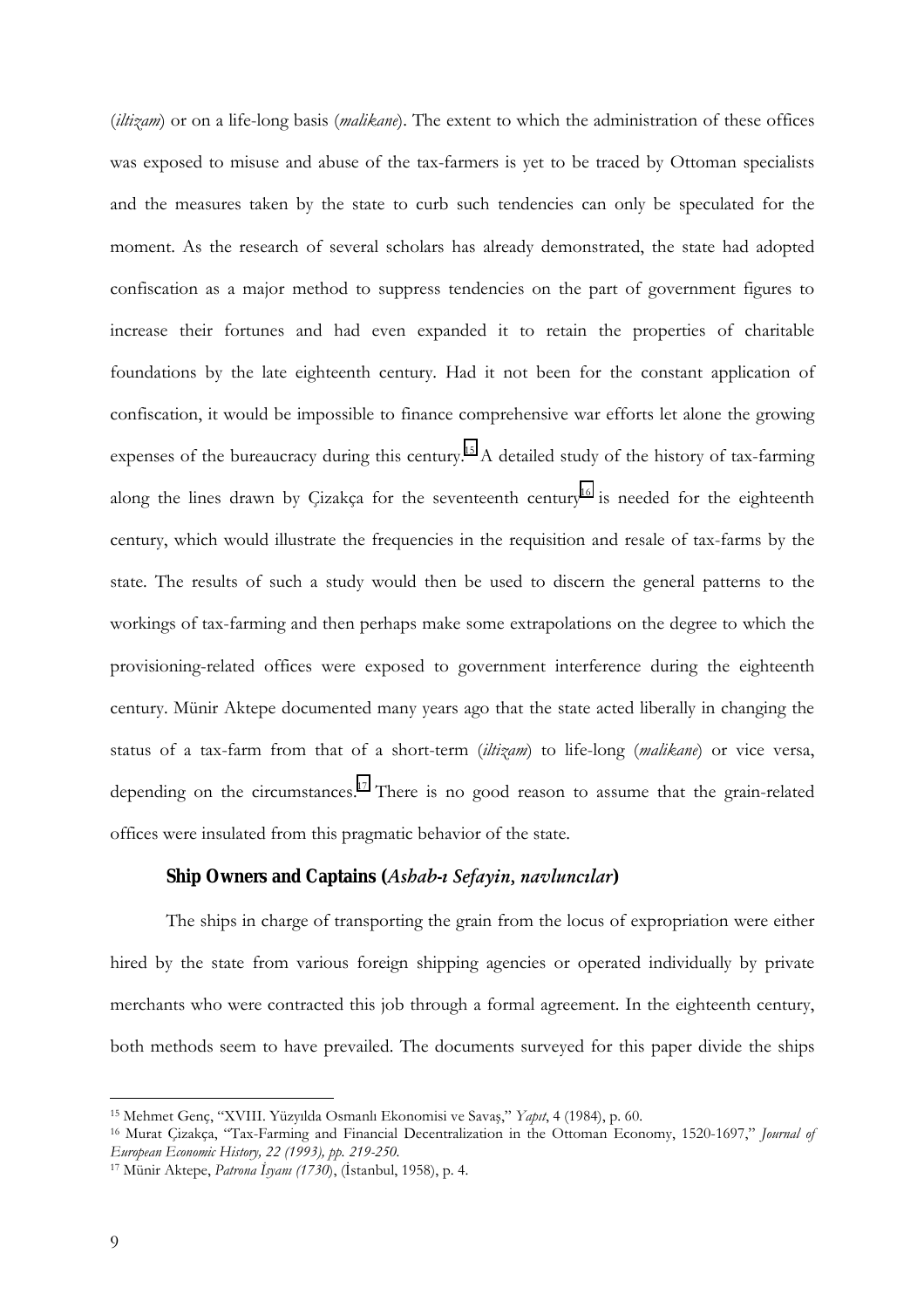arriving at the imperial dockyard in terms of their size into two types, small and large. The grain sold to the bakers were transported primarily by large ships from the distant locations while small ships carried grain from the nearby regions (Tekirdağ etc.) to be sold primarily to the parties who were not affiliated with the guild of bakers. There was no strict observation of a predetermined list of prices (*narh*) and the prices were determined on the basis of multiple cost factors, ranging from shipment charges to the various fees paid by the ship captains upon arrival. The ships, operated by private merchants, did not unload the grain until the bargaining process was complete. Although there was no written rule as to who were to purchase the grain, it was customarily agreed that the shipments would be delivered to the members of the bakers' guild (*Habbazan*). From the mid-eighteenth century, it became a pattern that certain individuals, not affiliated with a particular guild, appeared at the point of disembarkation and tried to negotiate with the ship captains to receive grain. When the ship captains, authorized by the state, failed to deliver the grain to the guild of bakers they were held financially accountable for the losses.

A major factor that hampered the work of the ship captains was related to the changing attitude of the state to the craft guilds in the city. The declining role of the state in the supply of raw materials to the other guilds led the members of these guilds to rely growingly on the material supplied by the merchants. The guildsmen in return marketed their manufactured goods according to the market principle. On one occasion, the merchants who brought grain to Istanbul from a distant location by their ships complained to the Imperial Council that they had been buying sail cloth from a workshop in the old dockyard (*tersane-i atik*) but recently the members of the sail-cloth makers' guild stopped selling them the sail-cloth and they began to sell it to a store that belonged to some Frenchmen (*Fransa milletinden bir efrenci karhanasina idhal ve kendüye şerik edüp*). This in turn pushed them to search for ways to obtain sail-cloth from other areas which caused delays in their operations.<sup>18</sup>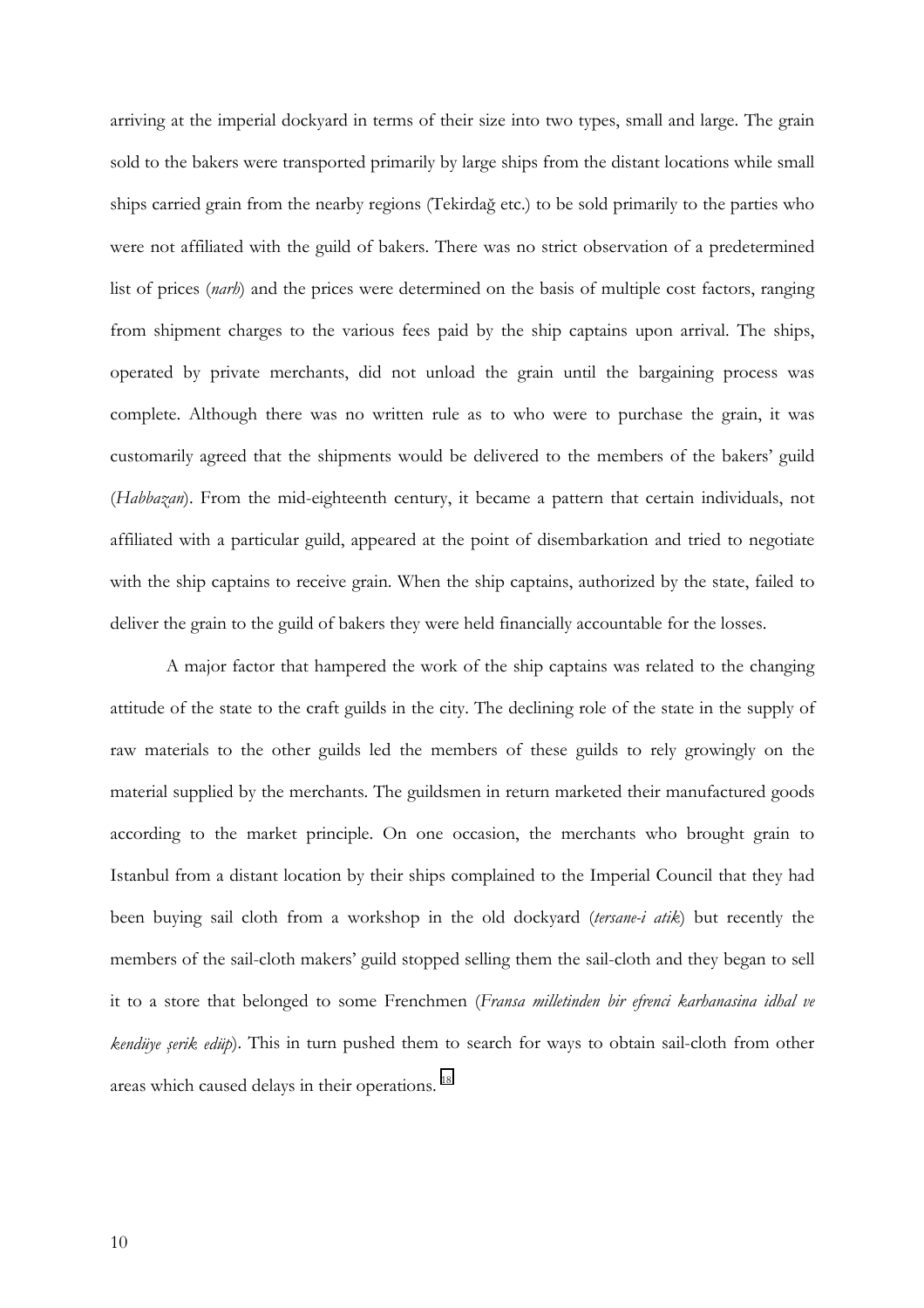### **Millers (***Hınta Döğici, Değirmenci Esnafı***)**

As it had been in the past, the state strictly controlled the number of mills operating throughout the city during the eighteenth century. The mills (mainly horse-driven) continued to be established in areas in the close vicinity of the port where the grain was unloaded with a view to reducing the cost of transportation. But the evidence suggests that the construction of a new mill was not a favorable practice during this period. It was only when the number of mills in a given district failed to cater to the needs of bakers in this location and such a necessity was verified by the bakers themselves that the local judge or his representative took the proposal for the establishment of a new mill to the Imperial Council. The latter took into account a number of factors to make its decision for the construction of a new mill in a given location since a new mill meant the reallocation of the grain earmarked for the guildsmen operating there. The amount of grain to be given to the guildsmen was determined against the size of the populace of a district. The state calculated the amount of grain arriving in the city's ports on the basis of the needs of each district and readjusted this amount according to the changing size of this district's population, which might have also resulted in the establishment of new bakeries in this particular location. Each bakery was allocated 4 *kile*s of grain per day and when another mill was established in a location, this amount could be adjusted by an increase of 1 *kile* per day. The officials apparently kept their accounts on the basis of the daily amount of grain delivered to the bakers and calculations were made accordingly.<sup>19</sup>

The major quarters of the city had mills operating independently of the guilds. And those mills usually belonged to the foundations. The decision to built a bakery next to these mills rested with the Imperial Council.<sup>20</sup> In small districts the guildsmen usually had a mill annexed to their bakeries. The bakers, in other words, had to mill the grain into flour by themselves. Producers were authorized to own two horses to be used in the operation of the mill. These horses were

 <sup>18</sup> BOA, Ahkam Defterleri, 8/67/212.

<sup>19</sup> BOA, Ahkam Defterleri, 1/98/439.

<sup>20</sup> BOA, Ahkam Defterleri , 5/330/974.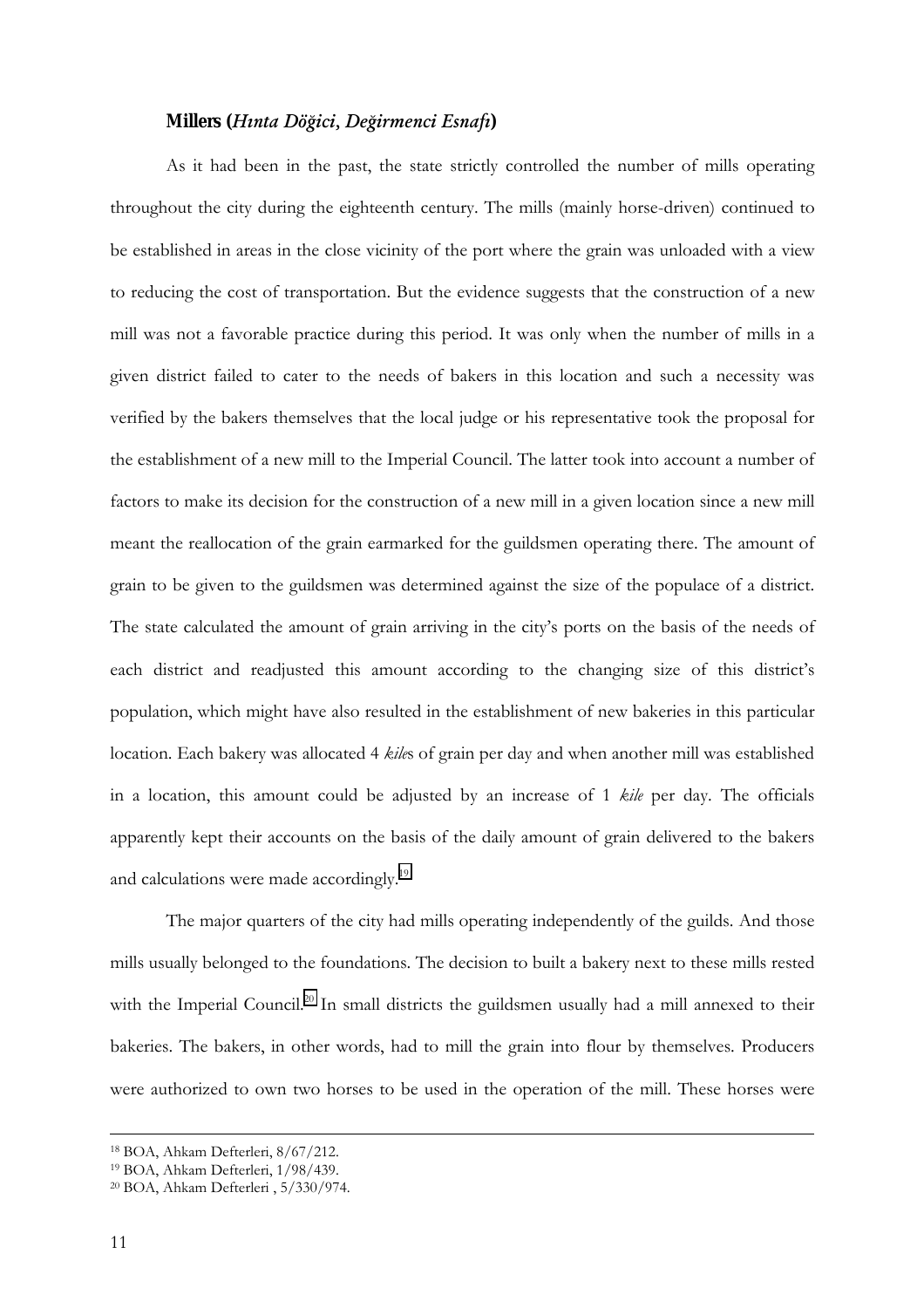attached to the *gedik* (the fixed capital) of the bakery under consideration.<sup>21</sup> The standard number of grinding stones (*horos*) for each mill operating in the city, whether annexed to bakeries or run as independent businesses, had traditionally been limited to four. The adding of another stone to a mill required special permission of the Imperial Council. In such a case, a mill (annexed to a bakery) located in Bebek, after renovation, was granted permission to increase its number of grinding stones from four to five. The authorization took place after tortuous negotiations between the warden of the guild of bakers, the warden of the millers and the local judge. After the permission was approved by the Imperial Council, it was stated as a provision at the end of the document that this case should not set a precedent for the other millers and any appeals for adding another grinding stone to an existent mill should be forwarded to the Imperial Council for consideration.22

## **Bread-Makers (***Habbazan, Etmekçiler***) and the Other Grain-Related Craftsmen**

There is not any precise information available about the number of bakers. Nor is there any quantitative data on the bakeries in greater Istanbul during the eighteenth century. Given the fact that every bakery was registered with the Office of Head Accountant (Bașmuhasebe),<sup>23</sup> a perusal of these sources would provide us with relevant figures. This will be attempted in the later stages of our research. For the time being, certain parameters can be established on the basis of available information concerning various districts. In Kartal for example there were eight bakeries,<sup>24</sup> while in Büyük Çekmece the number was limited to two.<sup>25</sup> In Eyüb, there were six bakeries<sup>26</sup> while in Silivri the number was four.<sup>27</sup> In Sile, the number of bakeries was seven.<sup>28</sup>

<sup>21</sup> BOA, Ahkam Defterleri, 11/295/907.

<sup>22</sup> BOA, Ahkam Defterleri, 11/166/508. It should be mentioned that there was a guild specializing in the installment and repair of grinding stones, which was called "yapucılar esnafı". They were located in Eyüb. BOA, Ahkam Defterleri, 5/308/924.

<sup>23</sup> BOA, Ahkam Defterleri, 3/152/572.

<sup>24</sup> BOA, Ahkam Defterleri, 1/98/439.

<sup>25</sup> BOA, Ahkam Defterleri, 7/43/139.

<sup>26</sup> BOA, Ahkam Defterleri, 1/217/977.

<sup>27</sup> BOA, Ahkam Defterleri, 7/82/259.

<sup>28</sup> BOA, Ahkam Defterleri, 7/102/312.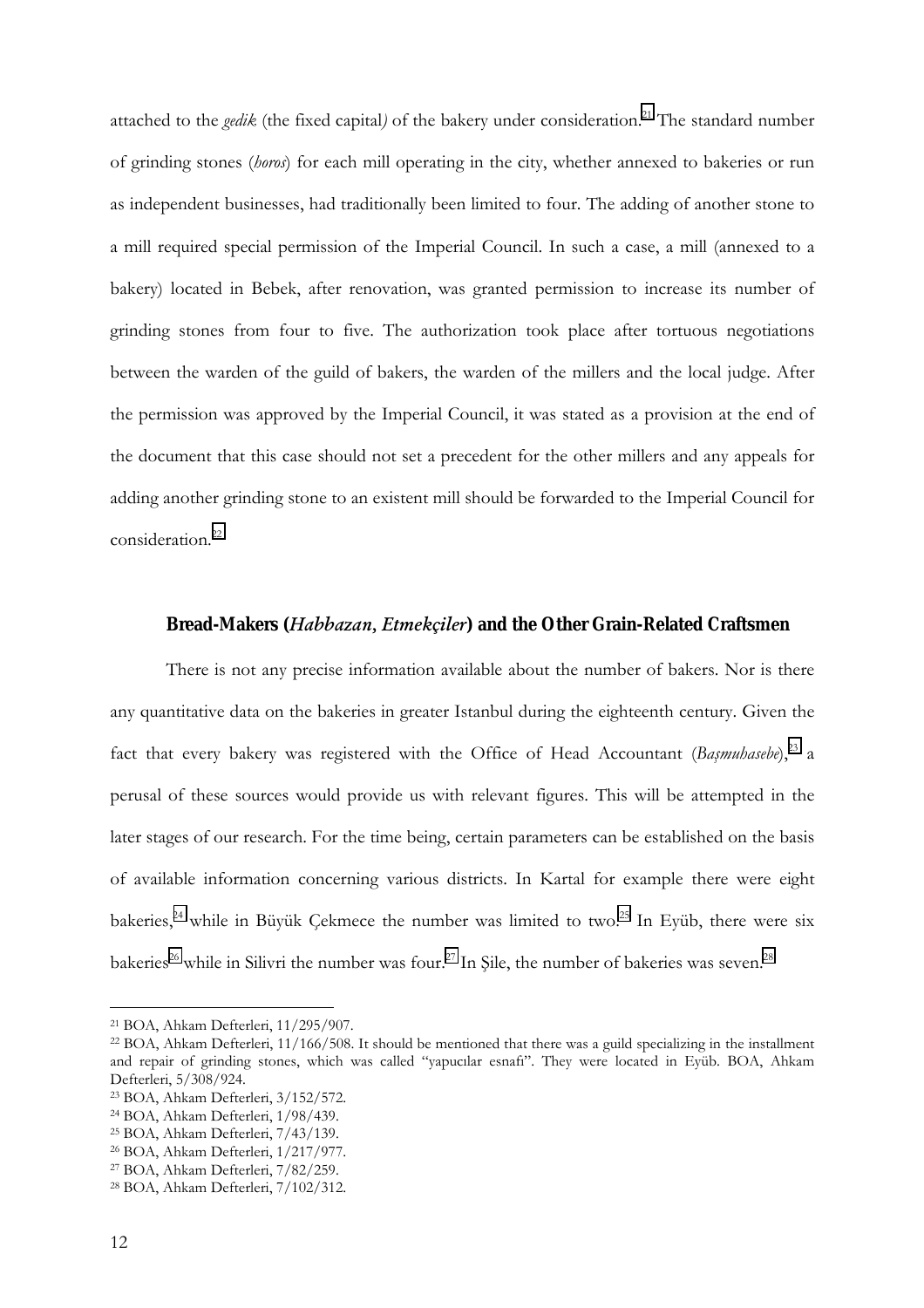The principal actors in the production of bread were organized in the guild of bakers (*habbazan*). The members of the guild received the grain from the port (*Kapan-ı Dakik*) and took it to the mills in their own district. Typically, seven Muslim and seven non-Muslim guildsmen amongst the elders had to be present together with the warden and *yiğitbaşı*s of the guild at the point where the grain was unloaded and discharged to the guild.<sup>29</sup> Each master was then assigned a fixed amount of grain and was supposed to take it to the miller. The guild members were subjected to a series of rules and regulations as set in their rule-book (*nizamname*). Each religious group within the guild elected their own administrative heads (*yiğitbaşı*s), who cooperated closely with the guild warden (*kethüda*) in legal and administrative cases that involved the guild as a whole. The wardens were elected and deposed through cooperation between the guild members and the judge. In cases of conflict, the two parties appealed to the Imperial Council for intervention.30 It should also be mentioned that the dismissal of a guild master from the guild of bakers followed more or less the same procedure.<sup>31</sup> The relations between the guilds and the Imperial Council on issues of grain allocation and taxation, among others, were coordinated by the wardens who worked in close cooperation with the *yiğitbaşı*s. The elder masters of the guild (*esnaf ihtiyarları*) were also involved with the administrative affairs of the guild. They usually accompanied the warden and *yiğitbaşı*s in front of the judge or the Imperial Council.

In most of the districts, the bakers were organized in a local guild. When a problem emerged, the masters acted in unity through their administrators and took decisions collectively. As in the case of the bakers in Eyüb, when the bread produced by the bakers within the walled city began to be marketed in their field of operation, the masters from each bakery came together to discuss the matter and eventually took their grievances against the bakers guild of the walled city to the Imperial Council.32 If the problem posed a common threat to all the bakers, the administrators of the bakers guilds in two or more districts cooperated to resolve the matter.

<sup>29</sup> BOA, Ahkam Defterleri, 2/80/271.

<sup>30</sup> BOA, Ahkam Defterleri, 6/122/345.

<sup>31</sup> BOA, Ahkam Defterleri, 5/340/1007.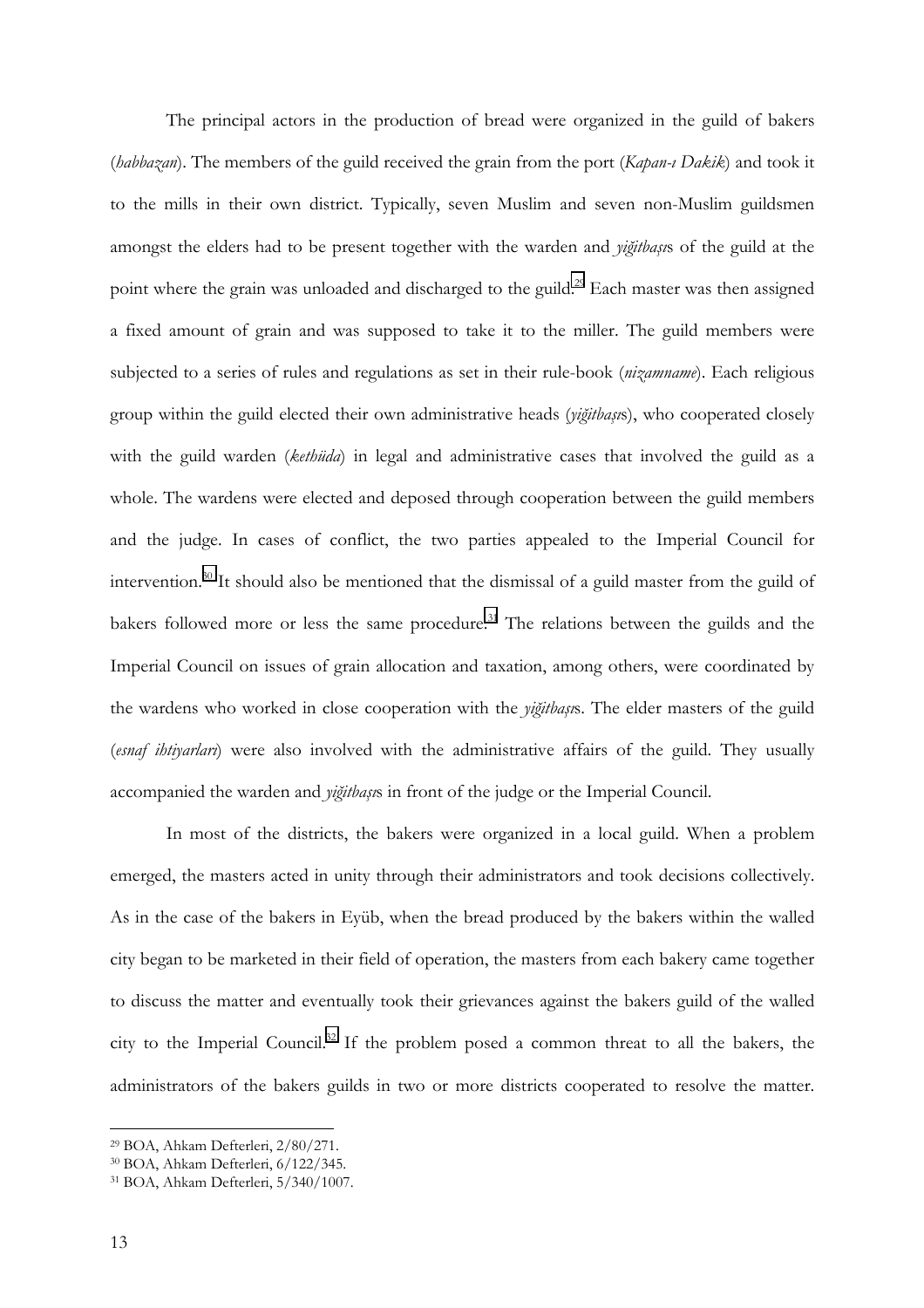Such cases usually involved the growing circulation of unauthorized grain through the merchants. The guilds of two districts filed charges against the merchants (*muhtekir*) and the bakers who purchased grain from them.33 The members of guilds from multiple locations joined forces also when there was a discernible tendency on the part of the populations to make their breads in their homes. Such tendencies among the populations attracted the attention of the bakers especially when the non-guilded individuals appeared in the marketplace selling bread in baskets. These tendencies were commonplace especially in times of *kaht ü gala*.<sup>34</sup> This is not to suggest that the relations between all the bakers guilds throughout the greater Istanbul were organic. In districts with limited number of bakeries, the grievances between the bakers were resolved in the court of the judge usually with the participation of guild administrators from the neighboring location.<sup>35</sup> There was also some degree of cooperation between the masters of the bakers guild and the master of guilds specializing in other baked products such as *börek, çörek, gözleme, simit, lokma* etc. There is no evidence to argue that the latter guilds were subordinate or administratively attached as *yamak* to the bakers guild. To the contrary, the documents suggest that these guilds were rather autonomous in their administrative and fiscal affairs. But, in certain cases when a member of the *börekçi* and *çörekçi* guild attempted to open a new shop or shops without the authorization of his guild, the administrators of the *börekçi* guild sought the cooperation of the bakers guild in pursuing legal action. In such a case, when a few individuals who owned several shops in the market of Karaman (*intra muros*) tried to open a few others, the wardens and *yiğitbaşı*s of the *börekçi* guild filed their complaint to the judge and then to the Imperial Council in the company of the wardens, *yiğitbaşı*s and elders of the guild of bakers.36

The bakeries within which the bread-makers practiced their craft belonged to charitable foundations and the turning of a foundation property to a bakery required the special permission

 <sup>32</sup> BOA, Ahkam Defterleri, 1/217/977.

<sup>33</sup> BOA, Ahkam Defterleri, 7/117/354.

<sup>34</sup> BOA, Ahkam Defterleri, 2/227/763.

<sup>35</sup> BOA, Ahkam Defterleri, 7/43/139.

<sup>36</sup> BOA, Ahkam Defterleri, 4/119/367.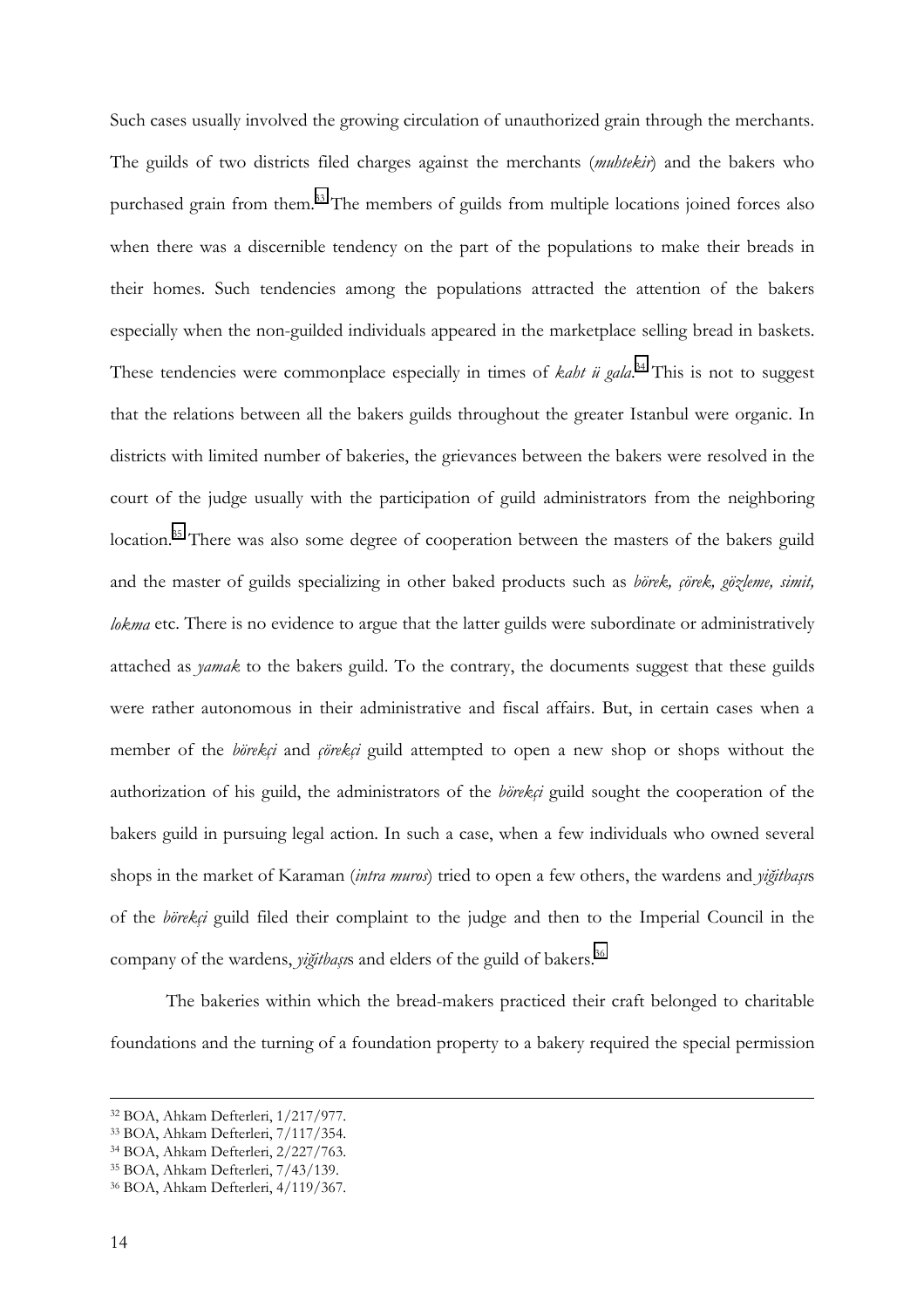of the Imperial Council. The master bakers as tenants of bakeries were banned from making any structural change in these buildings. When a tenant wanted to expand his work space or rebuild an additional oven he had to negotiate with the principal administrator of the foundation (*nazır*) and occasionally with the acting administrator, namely (*mütevelli*) who was in fact not supposed to modify the original contents of the foundation charter (*vakfiyye*).<sup>37</sup> The administrators of the foundations were also responsible for the transactions over the shares to bakeries. In a specific case, one of the five shareholders to a bakery deceased and the *mütevelli* having requisitioned the share of the deceased sold it immediately to another individual without holding an auction. The holders of the other four shares complained to the *naib* of Kartal (attached to the judge of Üsküdar) that the amount paid by the new holder was far below (75 *kuruş*) the real value and therefore the sale should be renewed and be realized by an auction. Despite the objections of the first buyer, the auction was held and the share was sold for quadruple the previous price (280 *kuruş*). The new auction was not recognized by the first buyer until the Imperial Council intervened to officially endorse the second transaction.<sup>38</sup>

The bakeries were designed in a way that enabled the bakers to sell their products directly from their workplace. But most bakers marketed the bread through the neighborhood shops (*bakkal, helvacı, leblebici* etc.). They were also authorized to establish certain number of outlets (*iskemle*), whether mobile or fixed, in various markets of the city and in pre-designated points (*mahall-i mu'ayyen*) outside their district. The average number of outlets permitted for a bakery seems to have been eleven<sup>39</sup> which included both outlet shops and mobile agents. The proposal for instituting an outlet was submitted to the guild administration either by the baker himself or by the members of other guilds who needed a supplier of bread within or around their market. The proposal was reviewed by the guild administrators and often approved after certain requirements were met. The final decision for the establishment of an outlet store, however,

<sup>37</sup> BOA, Ahkam Defterleri, 1/161/717.

<sup>38</sup> BOA, Ahkam Defterleri, 4/131/411.

<sup>39</sup> BOA, Ahkam Defterleri, 3/152/572.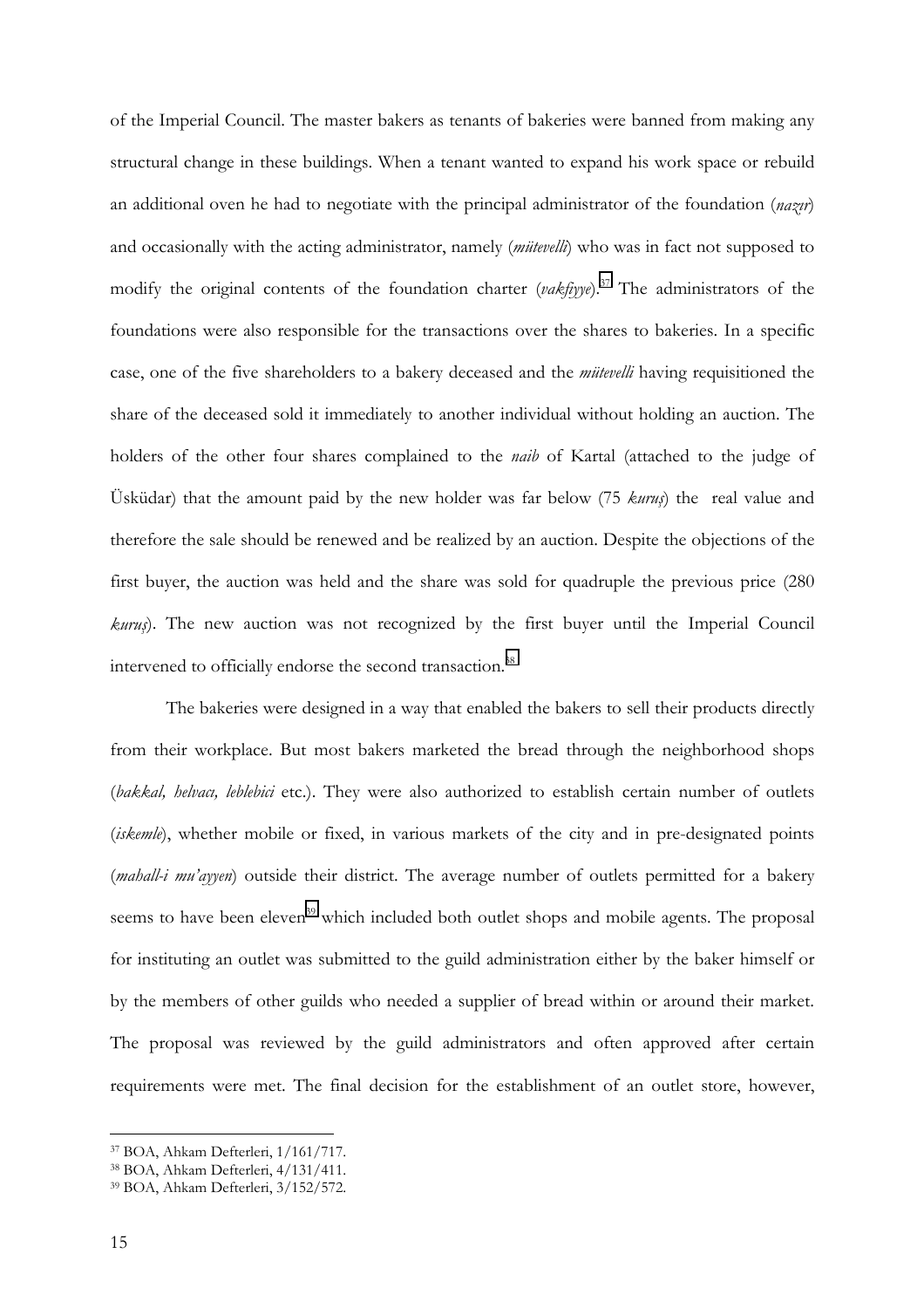remained with the administrator of the foundation to which the commercial building belonged. The documents surveyed for this paper suggest that new outlets were usually created in the markets of guilds upon the demand of the members of the guild operating in this market. For example, the guild of cloth-printers (*basmacılar*) in Yeni Kapu had been receiving their bread from a bakery in Haseki. But recently the members of this guild requested that there was an urgent need for the establishment of a bread shop in their work area. This request was approved by the administrator of the Ayasofya foundation on the provision that the members of the clothprinters' guild would make a payment of 3 akçes per day to the foundation, the proprietor of the building where the cloth-printers (*basmacılar)* were located. An outlet store for the bakery in Yeni Kapu was established in a location designated by the cloth-printers within the building, from which the bread, carried by horses from the bakery in Yeni Kapu, was supplied to the guild members.40 It emerges as a pattern in the documents that such outlets received bread from the bakery twice a day, one in the morning and another one in the evening.<sup>41</sup>

During the eighteenth century, the proprietorship of nearly all the bakeries in the city belonged to charitable foundations, whether private or public. The bakers rented out these buildings through a contract signed individually with the administrators of the foundations (*nazır*). The bakers showed an affidavit to rent the building but they apparently did not have to bring guarantors to sign the contract. During the time period concerned, the tenants of bakeries often faced difficulties in paying their rents on time but in either of the cases surveyed for this paper, the foundation administrators did not seem to have invoked the question of guarantors. When conflicts arose over the question of rent between the tenants and the proprietors, the latter appealed firstly to the local judge and, if the case did not settle, to the Imperial Council. For instance, the proprietor of a bakery located in Haslar complained to the Council that his tenant had not paid his rent for a long time. The Council brought the case to the attention of the local judge and ordered him to make sure that all the rents that had not been paid until then be paid in

<sup>40</sup> BOA, Ahkam Defterleri, 6/241/675.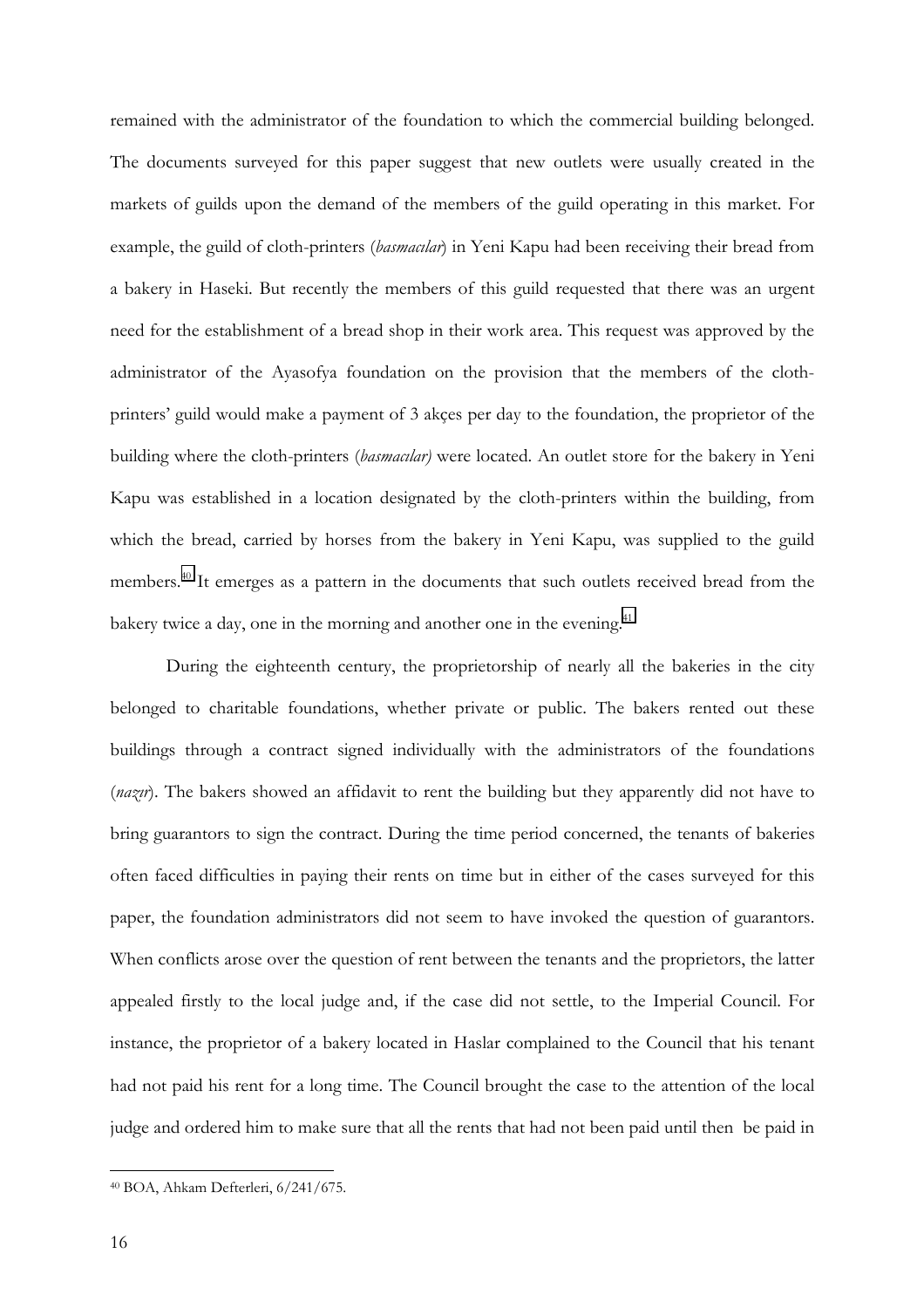a lump sum and the tenant jailed for several days.<sup>42</sup> Not all the tenants were as lucky. In yet another occasion, when a tenant operating a *çörekçi* shop failed to pay his rents for a certain period of time, he was evacuated forcefully by the *mütevelli* of the foundation. The members of the *çörekçi* guild, who seemed to have not objected to this act at the beginning, went on to file a complaint to the local judge when the *mütevelli* rented out the shop to someone who had no formal affiliation with the guild of *çörekçiler*. They argued that such an act violates the principles according to which this shop was established. These principles stipulate that the shop could only be operated as a *çörekçi* shop and rented to an individual with formal affiliation to the guild of *çörekçiler* (*çörekçi fırunu olmakla ibka ve taifei mezbureye icar*). The guildsmen asked that the official document stipulating these conditions had been burned in a fire and therefore should be renewed. The arguments and requests of the guildsmen seem to have been honored and the shop was retained with a view to being rented out to a member of the guild.<sup>43</sup>

The delays in rent payment increased the potential for intervention by external forces, be they the foundation administrator or the bullies from the neighborhood. Many documents that address the grievances of the bakers with the outsiders (*hamdest* or *naehil*) in front of the Imperial Council cite the prompt payment of rents as the primary reason why those outsiders should be prevented from intervening in the affairs of a baker. In such an incident, a baker who had been regularly making his rent payments to a foundation appealed to the local judge with a complaint that some individuals had recently begun to threaten to evacuate his bakery.<sup>44</sup> Forced evacuation or threats of such nature were not unusual during the period concerned. One of the major reasons that prompted certain individuals to resort to such an action was the failure of the bakers to pay their debts *(ma'lumu'l mikdar deynun mukabili*) on time.<sup>45</sup> It was also of common occurrence

 <sup>41</sup> BOA, Ahkam Defterleri, 7/43/139.

<sup>42</sup> BOA, Ahkam Defterleri, 7/45/146.

<sup>43</sup> BOA, Ahkam Defterleri, 4/156/482 and 4/258/783.

<sup>44</sup> BOA, Ahkam Defterleri, 2/44/161.

<sup>45</sup> BOA, Ahkam Defterleri, 11/261/803.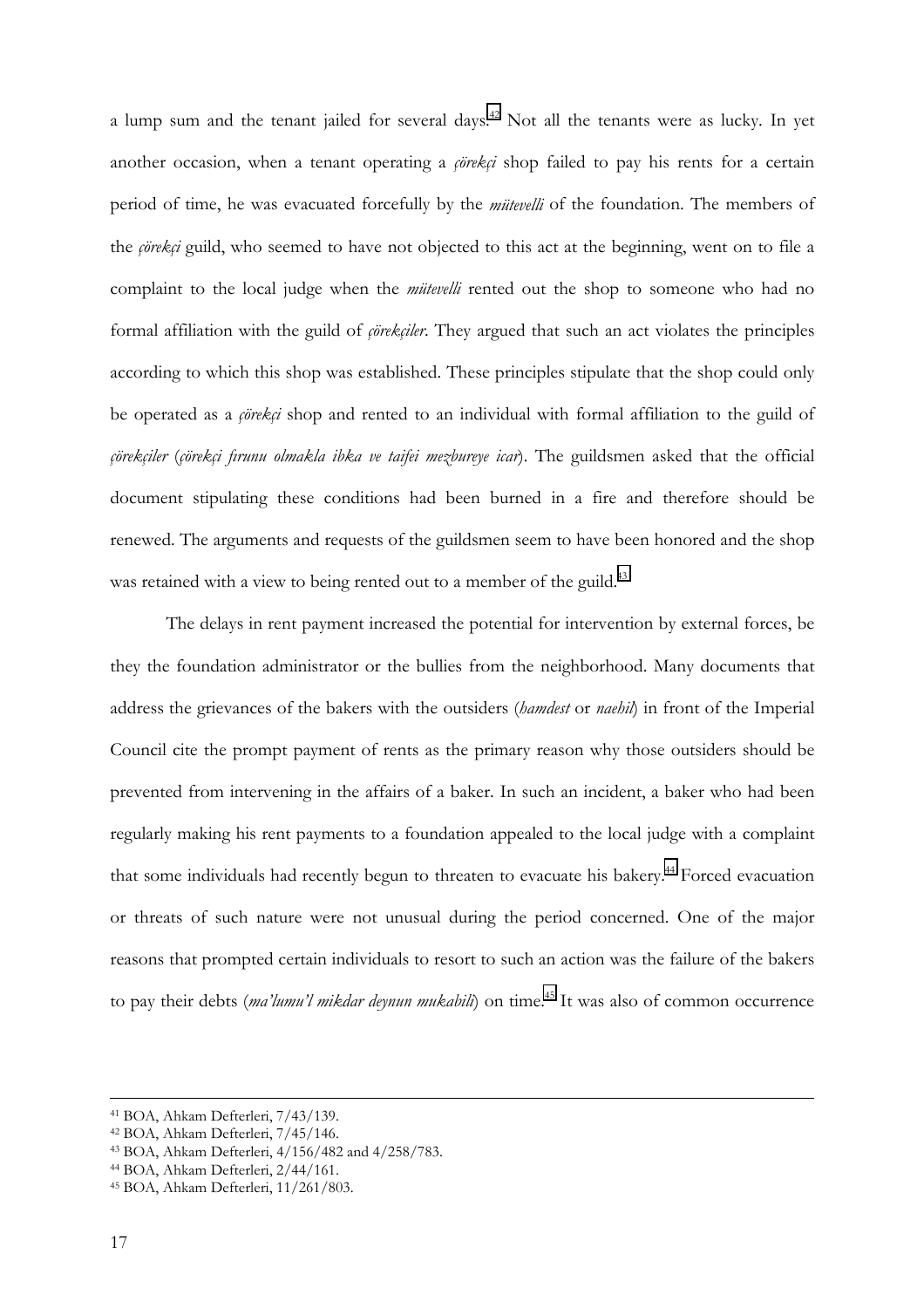that a baker was threatened by the other bakers for closely observing the set price for bread.<sup>46</sup> For the above case, although there is no specific reference to the cause of threat, the judge apparently issued an official decree (*ilam*) to stop the harassment and intervention, but to no avail. The case was then brought to the attention of the Imperial Council which granted an official decree to the baker.47

Although the presence of a guild signified for solidarity among the practitioners of the same craft, the guildsmen behaved opportunistically when conditions were favorable. When a bakery was closed down temporarily because of intervention, the bakers in the neighborhood attempted to take advantage of the situation by increasing the volume of production in their shops. It was also not unusual that the owners of neighborhood shops brought bread from bakeries from a different district to sell in their shops.<sup>48</sup> It was also a common occurrence that when a bakery underwent restoration or renovation, other bakeries tried to seize its various outlets throughout the district. But the official rule stipulated that the bakery preserve its rights to these outlets and continue to sell bread when it resumed its work.<sup>49</sup>

Since the income derived from those commercial buildings was used by foundations to finance certain charitable services, such as to meet the expenses of a *zawiya* or a mosque, the people (e.g. *zawiya* members or the elders of a community) who were directly affected by a disruption in these services appealed to the local judge and in some cases directly to the Imperial Council to eliminate the sources of disruption. Such disruptions were certainly not identified with the forceful evacuation of a baker from his building alone. They occurred when another baker in the neighborhood or in the vicinity began to sell bread in the field of operation designated for the bakery whose revenues benefited the mosque or the members of the *zawiya*. 50 The bakers responded to such situations in a variety of ways. They seem on the whole not to have sought the

<sup>46</sup> BOA, Ahkam Defterleri, 9/161/597.

<sup>47</sup> BOA, Ahkam Defterleri, 2/44/161.

<sup>48</sup> BOA, Ahkam Defterleri, 9/126/453.

<sup>49</sup> BOA, Ahkam Defterleri, 7/90/285.

<sup>50</sup> BOA, Ahkam Defterleri, 1/1/1.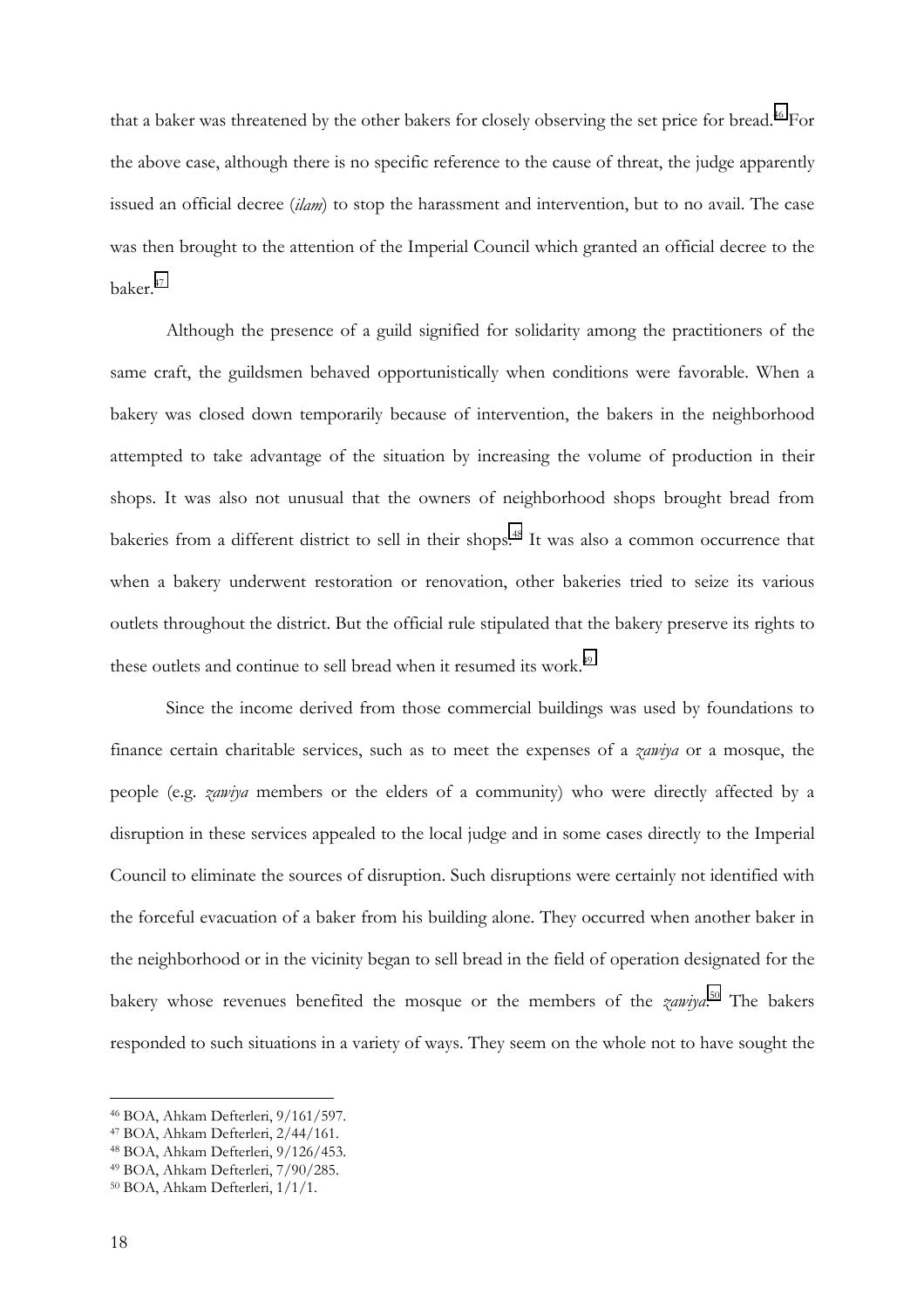assistance of the guild when they were subjected to interventions that involved the failure to pay a debt. Such collaboration between a baker and the guild administration occurred primarily when a bakery was established outside the knowledge of the guild in the vicinity of the bakery concerned. In districts where there were only a few bakeries and no particular guild structure to the relations between the bakers, such threats were warded off through coordinated action between the proprietors of the bakeries and the bakers. The administrators of foundations tried to curb any attempt that would endanger their sources of income. In such a case, the *mütevelli* of a foundation in the district of Çekmece-i Kebir, who owned two bakeries in this location, mobilized his tenants (bakers) to prevent the opening of a new bakery in the area. The construction of this new bakery was apparently financed by the *shaikh* of a religious order (Gülşeni Shaiykh), who argued in the courtroom that the rent from this bakery would be used to pay for the expenses of the people affiliated with his order. When the bakers and the foundation administrator took their case to court, the judge failed to reconcile the differences of the two parties and no solution was reached.<sup>51</sup> The case was then forwarded to the Imperial Council, which ordered an inquiry into the matter and asked for the opinions of the local religious scholars (*ulema*) and the leading members of the community to be taken.<sup>52</sup> When this inquiry was completed, the decision was taken in favor of the Gülşeni Shaikh who had already built the bakery. Ironically, several years later, the same figure appeared before the Imperial Council for the reason that he had been unable to collect the rent for this bakery for a long time and he failed to evacuate his tenant from the building. As before, he managed to secure a decision in his favor.<sup>53</sup>

A striking feature of the bakers guild during the eighteenth century was the neatly defined fields of operation of each bakery. The evidence suggests that a bakery in a given district often had rights to supply bread to other districts through mobile and fixed agencies. In the case of a

<sup>51</sup> BOA, Ahkam Defterleri, 5/286/868.

<sup>52</sup> BOA, Ahkam Defterleri, 5/289/877.

<sup>53</sup> BOA, Ahkam Defterleri, 7/45/146.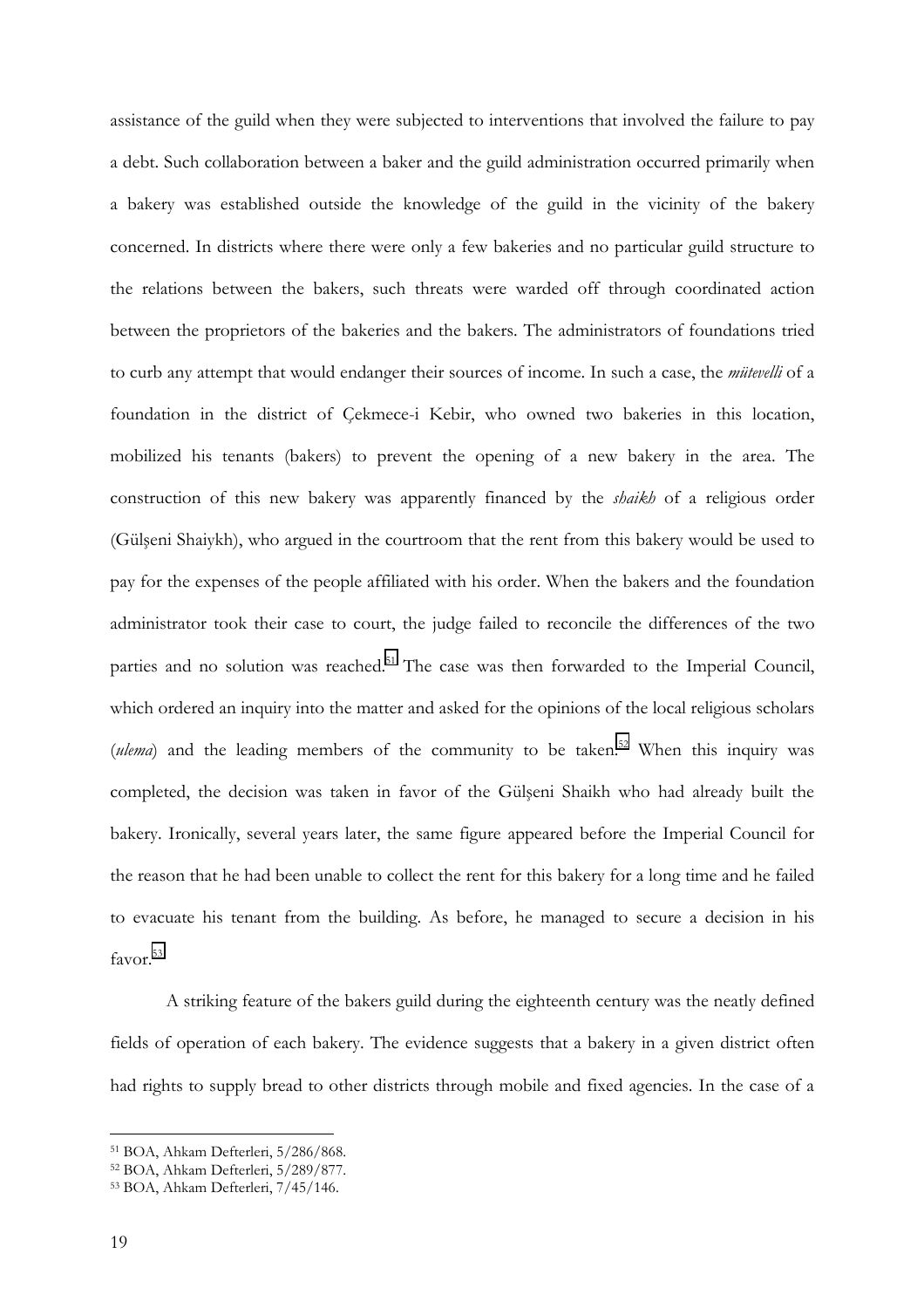bakery located in Rumelihisar, the owner had an outlet in Fener but a tenant of a bakery located in Sarıyer began bringing his bread to this location for sale. When the issue was brought to the attention of the local *kadi*, the latter ordered an inquiry into the matter. It was found that the owner of the bakery in Rumelihisar had been promptly fulfilling his responsibilities by bringing bread of full content (*tammü'l vezn*) to Fener in the summer and winter seasons (*sayf ü şitada*) and therefore should be protected from the intervention of the others.<sup>54</sup> It should also be mentioned that during this period, the bakeries in Üsküdar, Galata, and Fındıklı were sending their bread via small boats to Ortaköy to the detriment of the business of the bakeries in this district.<sup>55</sup>

\*\*\*

The growing size of the city's population and thus the construction of new houses directly affected the business of certain bakers. Those whose bakeries had been previously accessible to people seemed to have lost some business. Accordingly, they resorted to the creation of outlets in various parts of the district and the city. Such attempts caused serious conflicts between guild members since the dispatch of mobile agents to the other parts of the city outside the knowledge of the guild was interpreted as a direct violation of guild principles. In one particular incident, the tenants of two bakeries located in Çekmece-i Kebir appeared before the Imperial Council for the reason that one of them had his bakery in a location that prevented him from finishing the selling of his bread that he had been producing per day. So he began to send vendors to other parts of the district to market his bread. The other baker began to prevent the vendors from marketing bread in his field of operation, which caused the first baker to take his case to the judge. Having failed to resolve their conflict in the courtroom, the two bakers were summoned to appear before the Council, which issued in turn a decree in favor of the second baker.<sup>56</sup>

<sup>54</sup> BOA, Ahkam Defterleri, 9/198/731.

<sup>55</sup> BOA, Ahkam Defterleri, 5/279/846.

<sup>56</sup> BOA, Ahkam Defterleri, 7/43/139.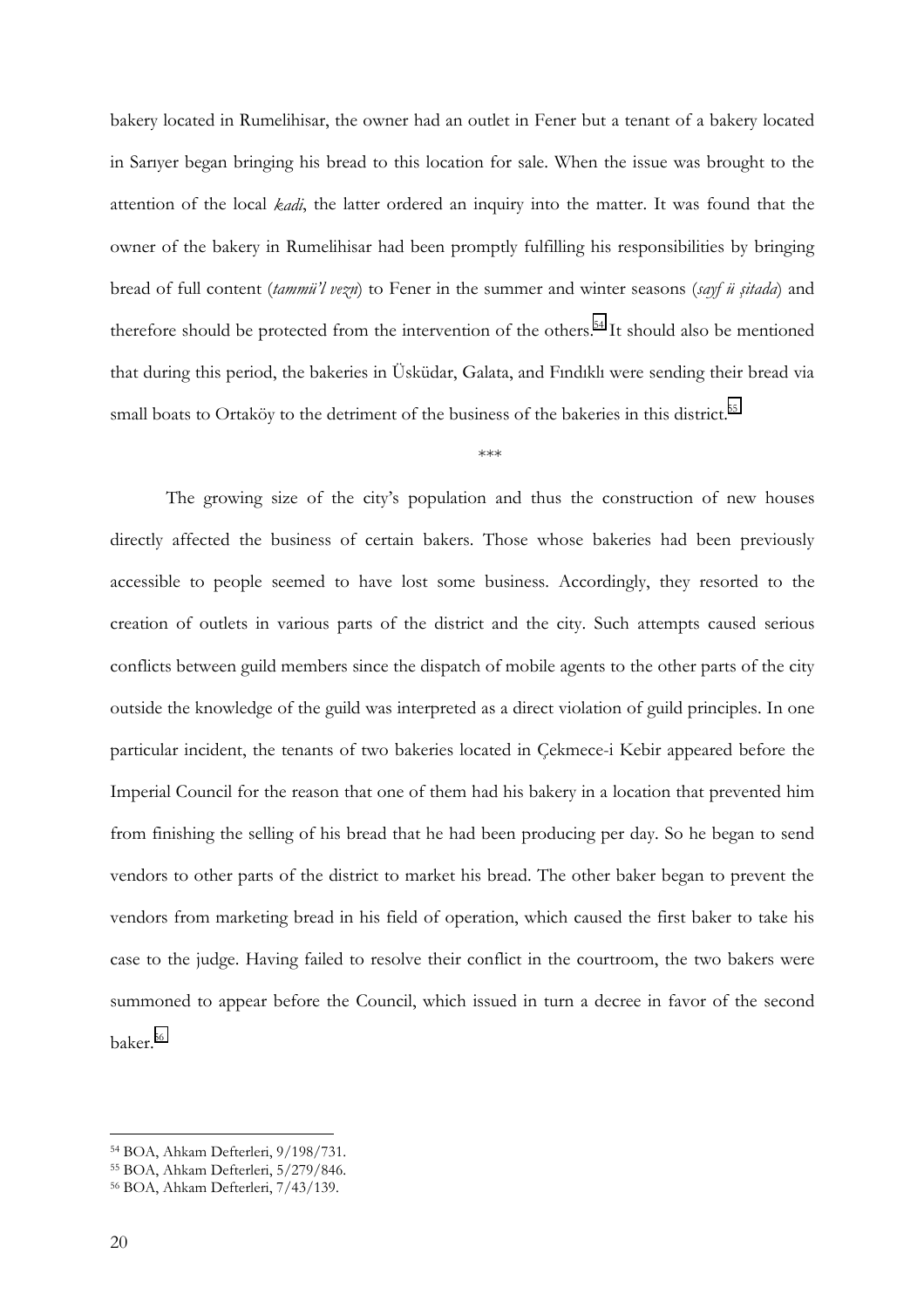The ways in which the bakers or members of any other grain-related guild for that matter structured their argumentation on a particular case before government officials sheds light on the mind-set of the producers in the city. The guild of *çörekçiler* made a collective appeal to the Imperial Council in 1778 because certain individuals had begun to open, outside the knowledge of the guild, *çörekçi* shops in the residential area which were not suitable for the establishment of such shops. The first time they appealed to the judge, they argued that the opening of such shops involved the risk of fire and therefore should be prohibited. Apparently the first plea of the guild was inconclusive and further shops were opened. This time the guild took the case directly to the Imperial Council and argued that the presence of these shops not only involved the risk of fire in the neighborhood but also contradicted the principles of the guild. They supported their case with a further argument that the opening of such shops would result in the shortage of grain and then a rise in bread prices, which seems to have prompted the authorities to take action on the matter.<sup>57</sup>

The fire hazard was often quoted in the documents as one of the reasons why the establishment of a new bakery should not be permitted in a given district. When a guild authorized its members to open a bakery elsewhere, it paid particular attention to the fact that the location was protected from fire hazard. In cases when the guild members attempted to establish shops without guild permission, the guild could object to such attempts on the grounds that the location posed a fire risk. In one particular case, when two enterprising figures attempted to open new *çörekçi* shops within a residential area, the guild administrators filed a complaint to the local judge on the grounds that such an attempt to open shops in a residential area involved the risk of fire and should be prevented or else it would set a precedent for others.<sup>58</sup> It should also be mentioned that the question of fire was raised when someone attempted to open a shop in a market where wood-related crafts were located. There is one interesting case in which an individual rented a space, previously used for the manufacturing of pistols, to turn it to a *gözlemeci*

<sup>57</sup> BOA, Ahkam Defterleri, 9/212/794.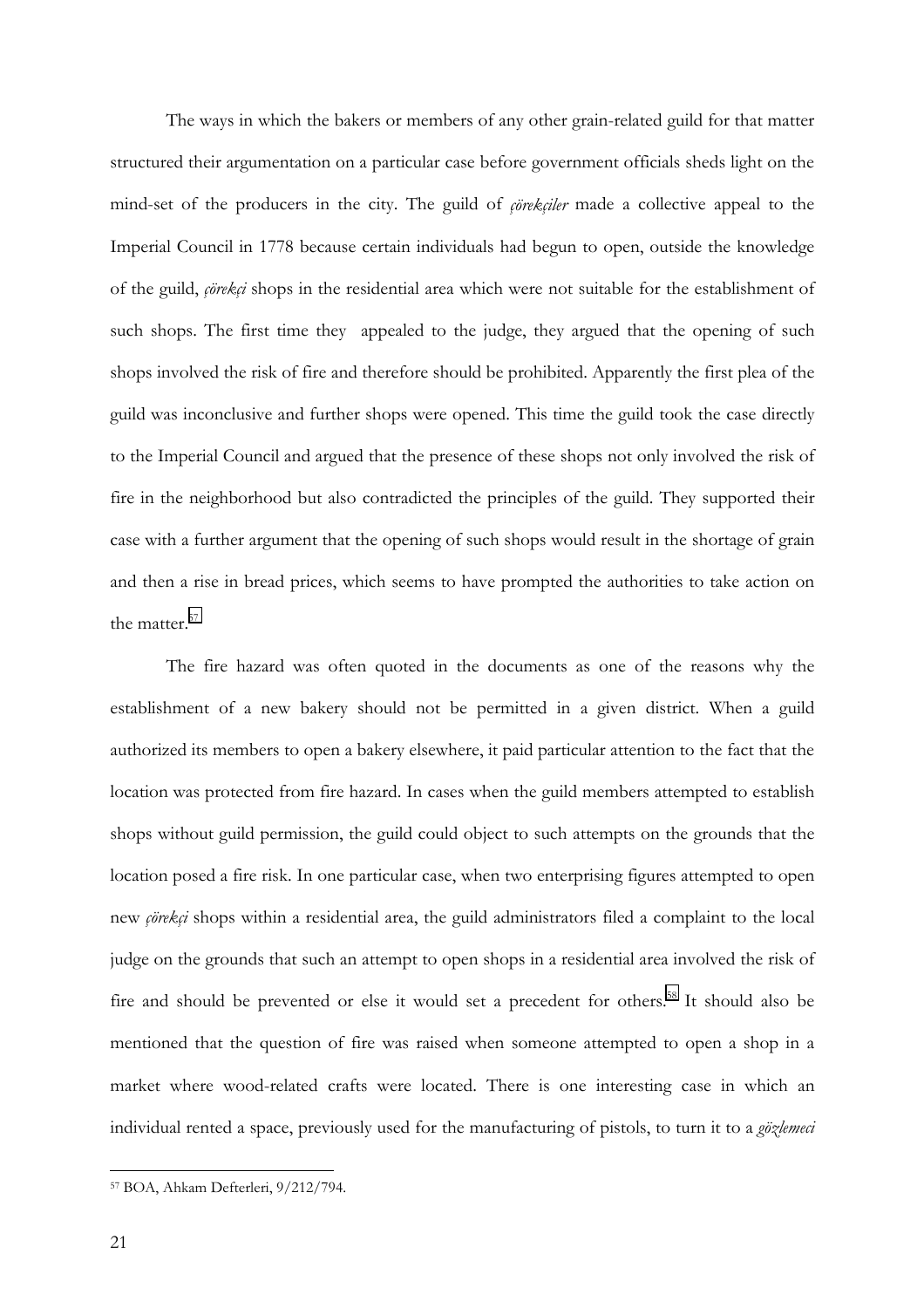shop. The guild of *çörekçiler* opposed this attempt on the grounds that the opening of this shop would threaten the business of shops in the market which were occupied by craftsmen specializing in *kundakçı*, *vezneci*, *kutucı* etc. The warden of the guild stated that "*dükkanı mezkurda lokma ve gözlemecilik işlenmek iktiza eder ise mazallahu teala ateş isabeti mukarrer olur*…"59

Various guilds that specialized in baked products were not supposed to intervene in the work of one another. The guild of bakers were prohibited to produce *simit* or *çörek* while the those specializing in the production of *simit* and *çörek* were not permitted to produce bread. These interferences were considered to be direct violations of guild order.<sup>60</sup> The appearance of the bakers individually in front of the judge and even the Imperial Council occurred also when a baker was accused of infringing on the rights of guilds specializing in other baked products. Such a case occurred when a baker in Galata complained to the Imperial Council that the members of the *francalacı* guild (*francala* or *has ekmeği*: lighter loaf made from a finer flour) have been pressuring him to sell the *gedik* of his bakery; they threatened him that they would otherwise not let him sell his *francala*. Due to this threat the bakery which belonged to the *Evqaf-ı Hümayun* had to remain closed for a year. The reason of the contenders was that the production of *francala* in Galata was the business of the guild of the *francala* makers and the establishment of a bakery and the production of *francala* could not take place outside the knowledge of the guild of *francala* makers. The Imperial Council concluded the case by prohibiting the baker to produce *francala*. He was granted an official decree to continue his business and sell regular bread (*nan-ı aziz*) 61 according to the daily set price (*narh-ı ruzi*).62

Little is known about the relations between the guild masters and the journeymen and other laborers within the workplace. One document on hand suggests that in the year 1787, the

 <sup>58</sup> BOA, Ahkam Defterleri, 5/23/72.

<sup>59</sup> BOA, Ahkam Defterleri, 4/119/368.

<sup>60</sup> BOA, Ahkam Defterleri, 7/82/259.

<sup>61</sup> There were several kinds of bread produced by the bakers. The most common was the "sacred bread" (*nan-ı aziz*) which had to weigh between 100 and 110 *dirhem*s (1 *dirhem*=3-4 gr.). The bread had to be full in content (*tammü'l vezn*) and white (*beyaz).* BOA, Ahkam Defterleri, 5/340/1007. 62 BOA, Ahkam Defterleri, 7/273/840.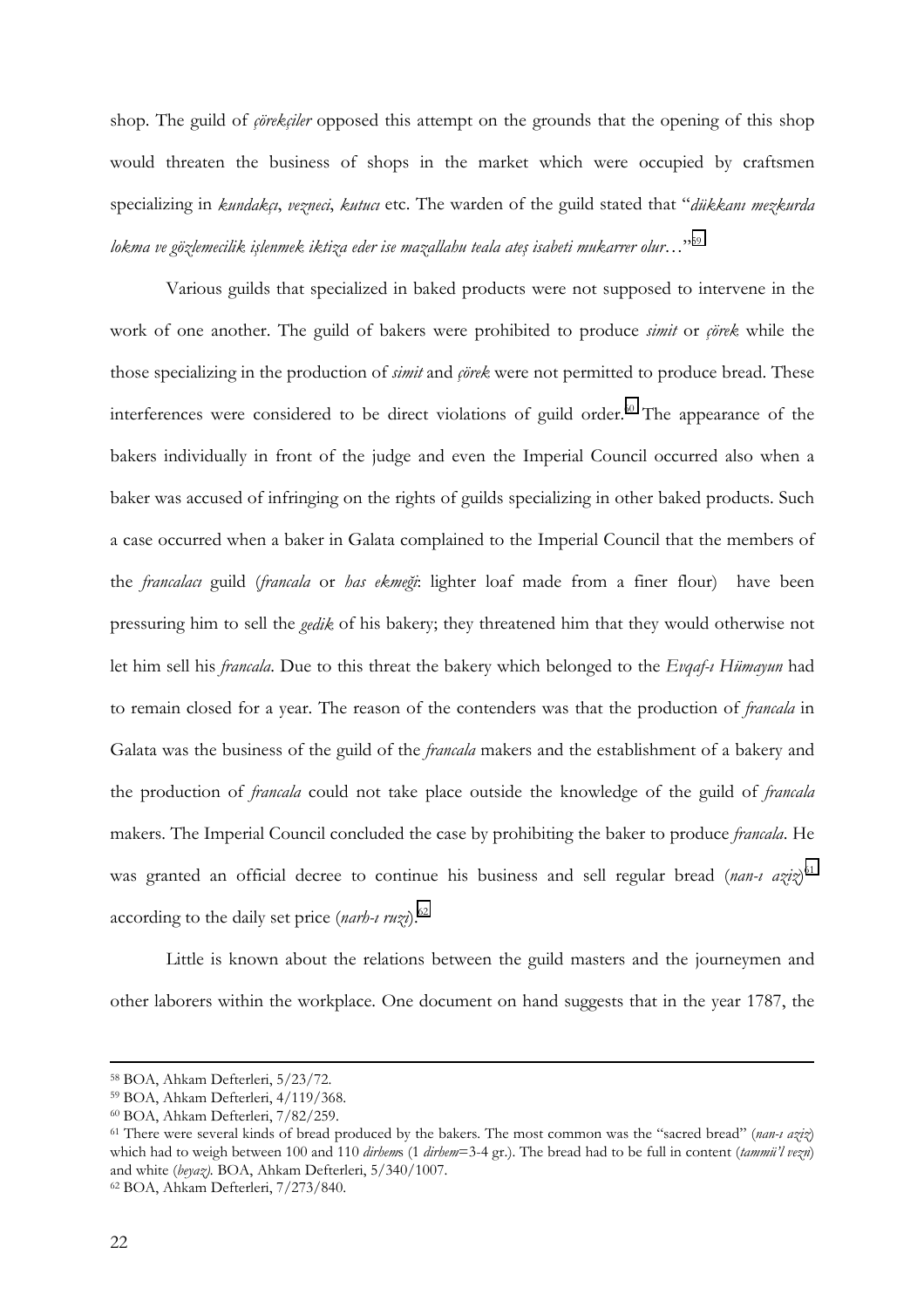wardens of the guild of bakers and millers made a collective appeal to the Imperial Council that many of their laborers had recently returned to their native lands and that there was a significant shortage of labor. They stated that the departure of so many laborers had nothing to do with the payment of wages as they had always made prompt payment to the laborers. Since the shortage of labor hampered their work, they argued that the state should take measures to prevent the departure of laborers. They also pondered on the possibility that their workers be considered for exemption from participating in military campaigns.<sup>63</sup>

Where the relations within the workplace are concerned, perhaps the most striking feature of the bakers guild was the unity in action amongst the members of different ethnoreligious backgrounds. Unlike other guilds with both Muslims and non-Muslims members, the bakers guild seems not to have experienced a significant strife between these two well-defined groups. A piecemeal explanation for this situation consists in the fact that the members of this guild continued to be dependent on the state for their raw materials.

As for the relations of the bakers with the merchants; the guild of bakers began to conduct its business more intensively with the merchants during the eighteenth century. The grievances between the two parties focused not so much on the quantity or quality of the grain as on the content of the coinage used in transactions. The bakers purchased the grain from the merchants in the Kapan and usually made their payments in the form of gold coinage of various sorts such as "*Macar, yaldız ve Tunus ve bunun emsali altun*" that were circulating freely in the market. In several occasions, the merchants complained to the Imperial Council that the gold coins given by the bakers were usually poor in content (*züyuf and nakisu'l vezn*) and they were not accepted by the people in the Danubian provinces (Akkirman, Karahürmet, Köstence, Münkalibe and Varna). Therefore, they had to turn these gold coins into *akçe*s and then purchase gold of good content in which case there was a discrepancy of 15-20 *kuruş* in every 100 *kuruş*. They argued that the price of grain should continue to be set according to the gold standard but the bakers should use white

<sup>63</sup> BOA, Ahkam Defterleri, 11/244/747.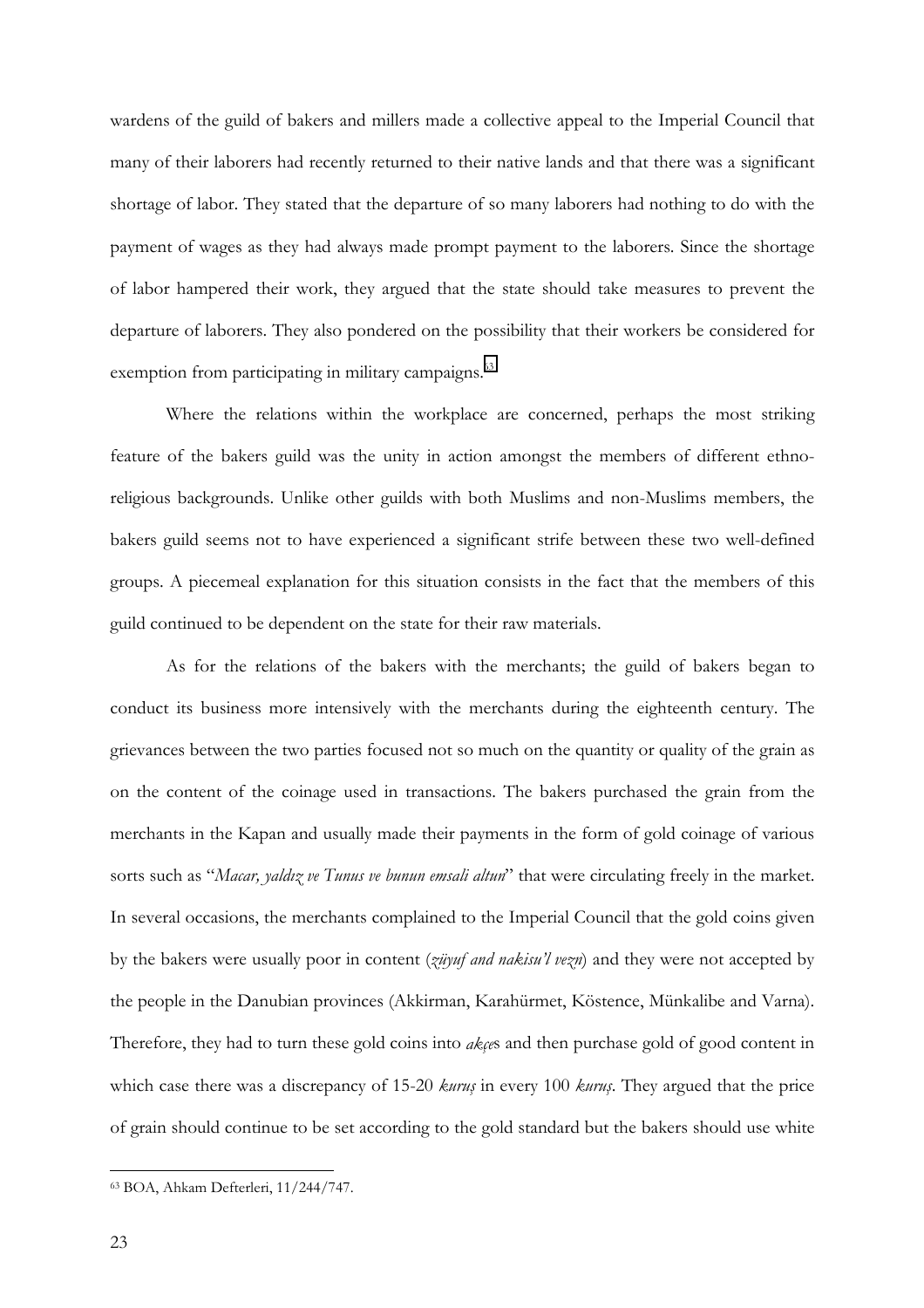$ake$  in their transactions with the merchants.<sup>64</sup> A similar petition was submitted by the merchants who brought grain from Egypt. They mentioned that they have been purchasing grain from the producers in this region with white *akçe* and gold (*tammü'l vezn*) but when they sold their loads in Istanbul the buyers made their payments in gold of poor content (*Islambol ve Mısr Altunları ve Macar ve yaldız ve Tunus misüllü altunlar*). When they exchange those gold coins with white *akçe*s, they were losing 15 to 20 *kuruş* in every 100 *kuruş*. 65 The Imperial Council which did not offer any solution in the first case decided to recall all coins with poor contents to be handed in to the local money changers (*sarraf*s) or to the Imperial Mint in order to be melted (*noksan kıratını sahih rayiç bahasından tenzil ve tebdil ve bedelini sağ ve sahih akçe kabz eylemek üzere*).

As it had been in the past, the merchants were also frequently referred to as *madrabaz* or *muhtekir* in the documents, meaning that they were involved in illicit activities. Leaving aside the cases of long-distance merchants, there were many cases when the local merchants availed themselves of any shortage of bread in the market and began to transport bread from neighboring locations. In the same vein, many local merchants also began to appear frequently on the commercial routes, selling barley and hay to the travelers. These prompted the authorized dealers in barley and hay to appeal directly to the Imperial Council to prevent the merchants from interfering in their business.<sup>66</sup>

#### **CONCLUSIONS**:

Despite the increasing problems in the procurement of the necessary supplies of grain from the Black Sea coast and the Danubian provinces, the state continued to lay claim to the grain produced in these locations. When the problems reached a level that made it impossible for the state to rely on the procurements from these locations, the authorities did not hesitate to create new areas elsewhere in the Empire to supplement the amount of grain needed by the army,

<sup>64</sup> BOA, Ahkam Defterleri, 6/272/780.

<sup>65</sup> BOA, Ahkam Defterleri, 6/280/806.

<sup>66</sup> BOA, Ahkam Defterleri, 1/268/1197.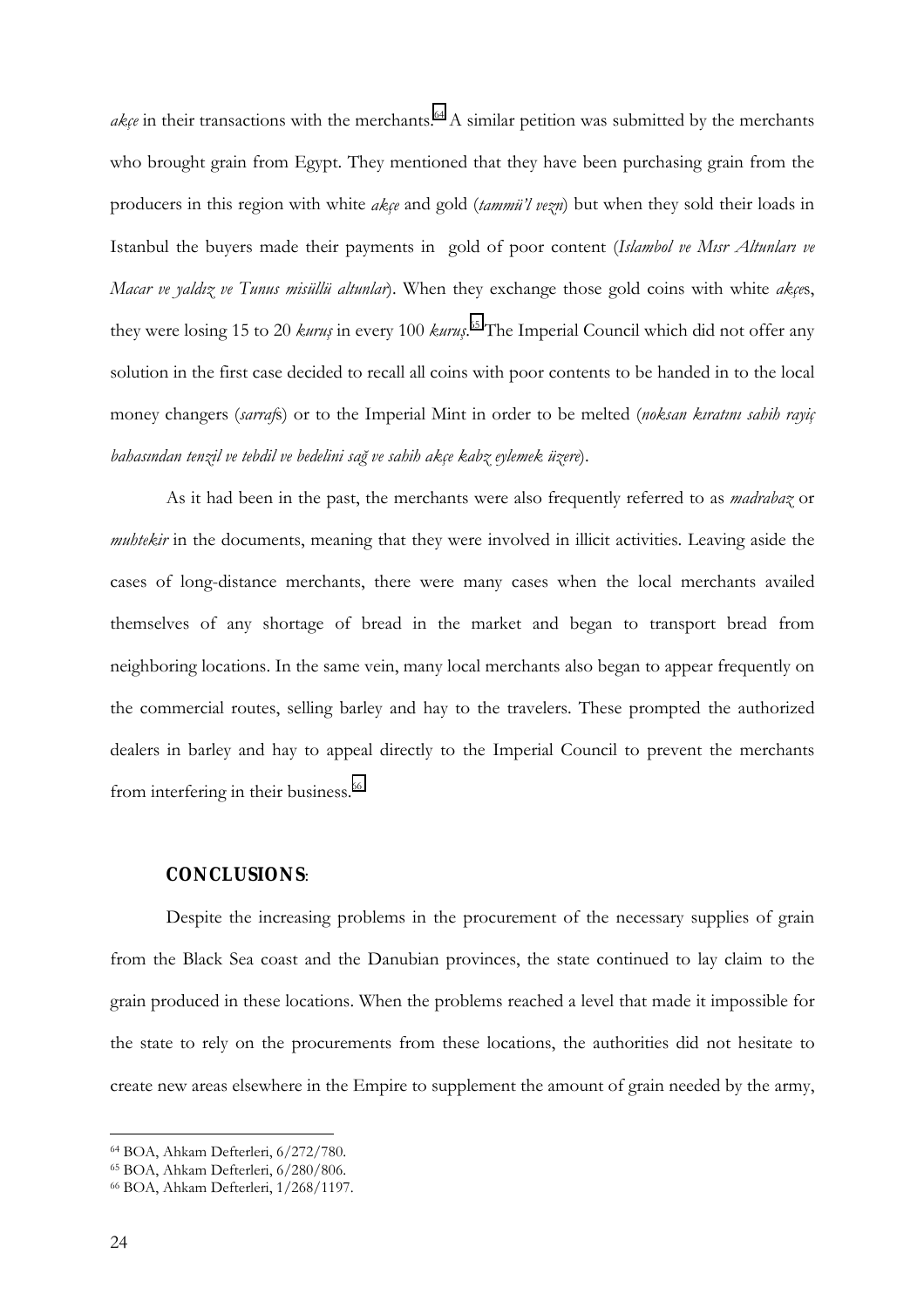the palace and the population of the city. The eighteenth century was a period during which such relocations were frequently employed in response to the changing political and fiscal circumstances in various parts of the Empire. Thus Istanbul seems to have experienced periodic shortages but not undergone a chronic dearth throughout the eighteenth century. Generally, the continued involvement of the state in surveillance and control of the grain provisioning might have benefited the central treasury, contributed to the lasting of the public confidence in the sultan's authority and also eliminated the risk of rebellion. But as far as the purpose of the current study is concerned, such involvement not only distinguished the historical trajectory of the commodity chain of grain from that of other raw materials but also ensured the continued existence of grain-related guilds in the city while many other guilds had to succumb to the pressure of the market. In other words, the gradual withdrawal of the state support from the other craft guilds left them at the mercy of the market principle to which many failed to adapt. These guilds eventually disappeared while the guild of bakers successfully adapted themselves to the tide of change thanks to unwavering state support.

The guild of bakers enjoyed many privileges furnished by the state during the eighteenth century. As the evidence suggests, the Imperial Council became more accessible to the bakers of the city and became increasingly involved with the daily affairs of the city. In this context, the bakers were defended against the administrators of charitable foundations who often attempted to increase the rents of the commercial buildings (e.g., bakeries) and began to exert significant pressure upon the bakers as tenants. The bakers were also protected against the tax-farmers who seem to have retained the administration of many government offices, including those that coordinated the relations of the guilds with the government. Furthermore, in contrast to the other guilds, especially those that produced exclusively for the external markets, where the ethnic and religious differences between the members came to the surface and began to plague the intraguild relations, the bakers guild seems to have provided a setting for the peaceful co-existence of individuals of various ethno-religious backgrounds. And lastly, the *gedik* practice which brought